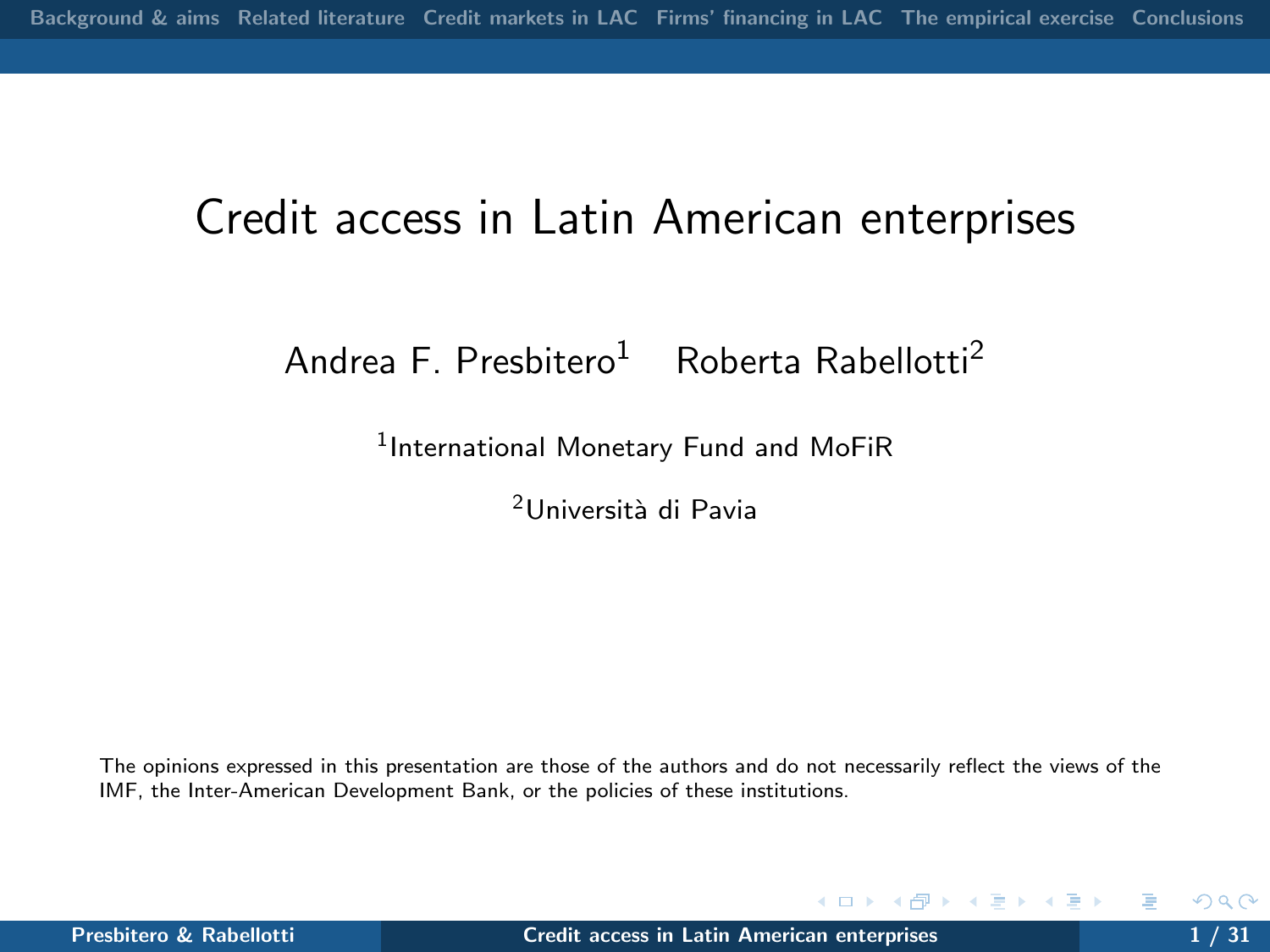## **Motivations**

- Access to bank credit is often indicated as one of the main constraints impairing firms' growth, innovation, and export capacity, especially for SMEs.
- The extent to which firms may be financially constrained varies across countries and results for advanced economies are not always applicable to EM and DC.
- <span id="page-1-0"></span>• We provide a comprehensive picture of firms' access to credit in the LAC region, focusing on:
	- firms specific characteristics;
	- credit market structures.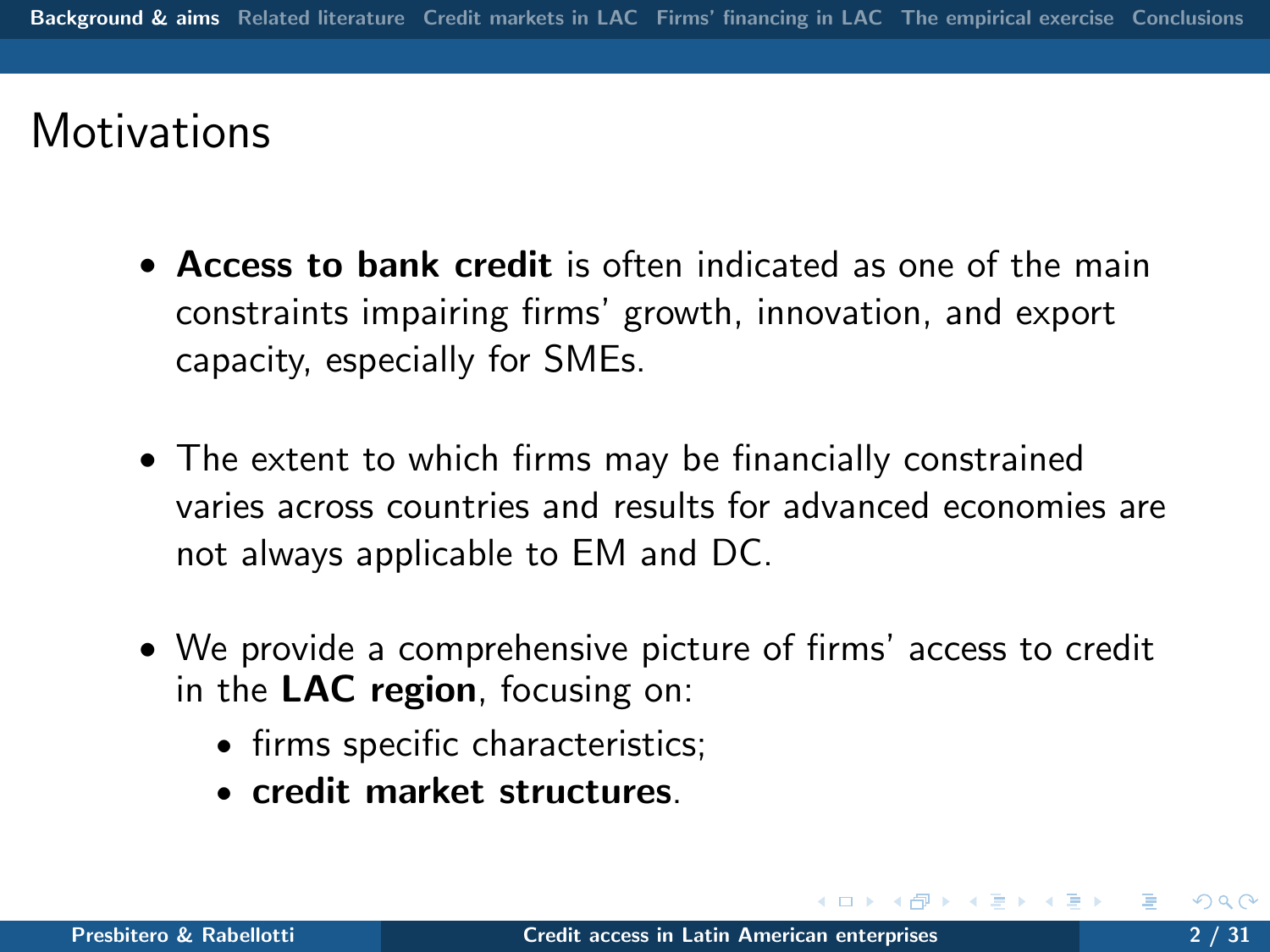# Theory

- Information asymmetries between borrowers and lenders, imperfect screening and monitoring technologies, and paucity of pledgeable collateral make credit rationing an equilibrium phenomenon (Stiglits & Weiss 1981).
- Banks rely as much as possible on *hard*, codified information to overcome informational asymmetries.
	- More informational opaque borrowers are more likely to be financially constrained.
	- Relationship lending mitigate informational asymmetries through soft, non-codified information.

<span id="page-2-0"></span>The pervasiveness of firms financing constraints would depend not only on firms characteristics, but also on the structure of the local credit markets and on the types of local banks.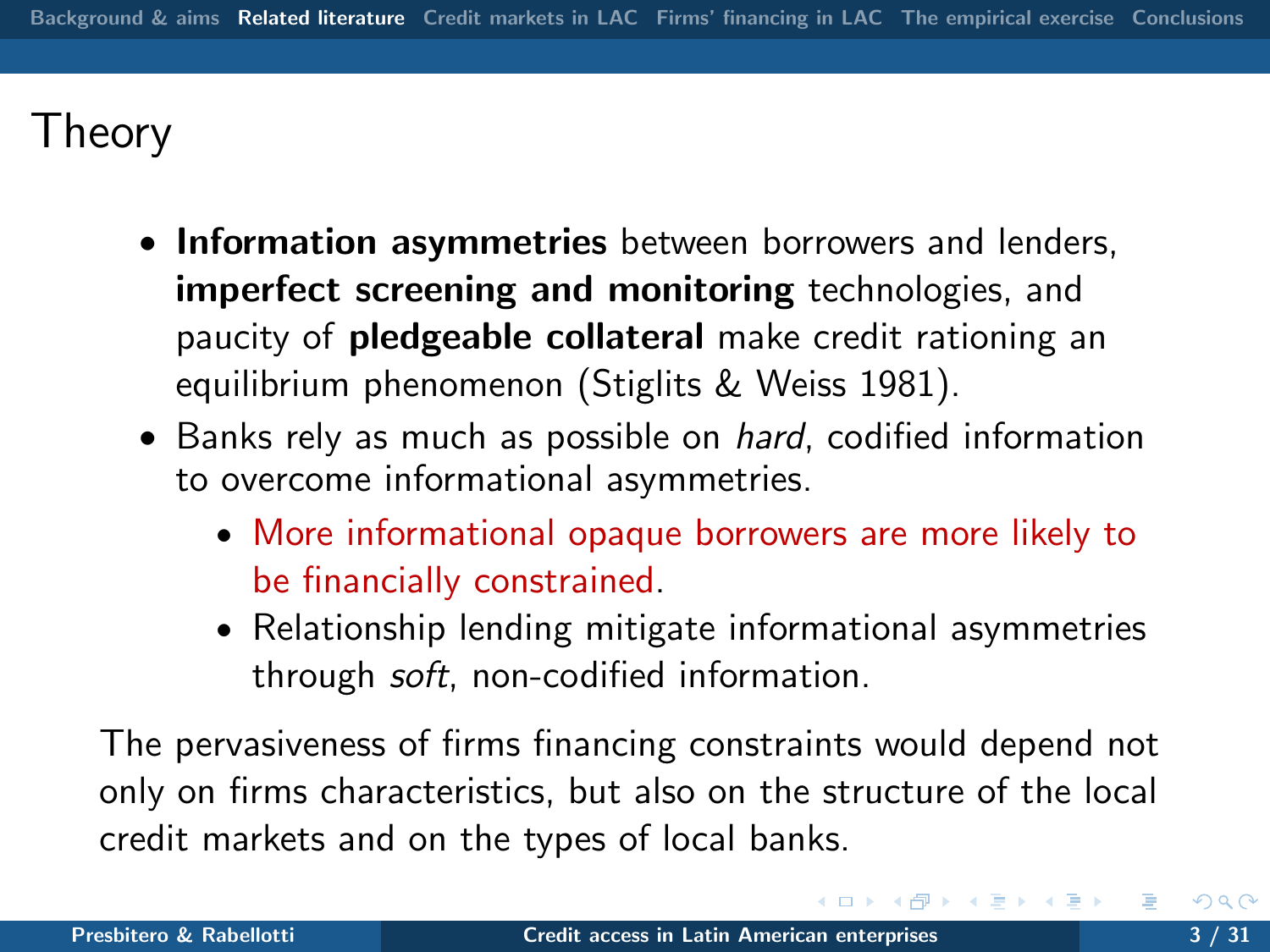### Theory - market power and distance

Market power could have opposite effects on credit availability:

- it may lead to inefficiencies, resulting in lower credit availability, as banks with more market power can charge higher interest rates and adopt tighter lending standards.
- it could increase credit availability as banks may need a certain degree of market power to find the investment in bank-firm relationship profitable (Petersen & Rajan 1995)

Similarly, distance in credit markets could have opposite effects:

- a closer proximity between lenders and borrowers would ease the collection and transmission of soft information (Petersen & Rajan 1994);
- proximity may give market power to lenders, because of information rents and/or transportation costs (Hauswald & Marquez 2006) and it can induce winners curve behaviors.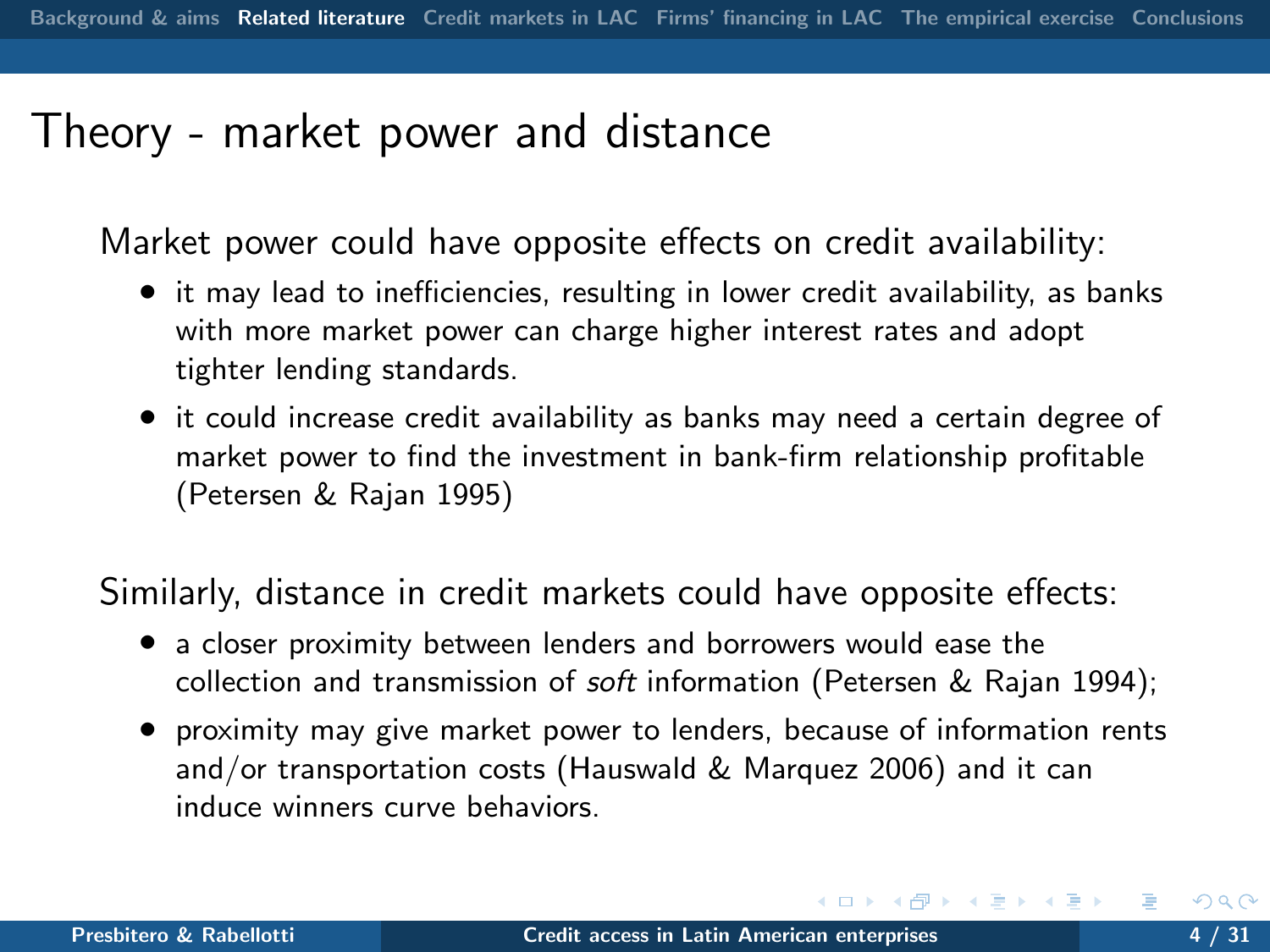### Theory - the role of large and foreign-owned banks

- Standard view: large and foreign banks have a comparative advantage in lending to large and informational transparent corporations, while small local banks are more prone to small business lending (Berger & Udell 2002; Berger et al. 2005).
- New paradigm: also large and foreign banks can be effective in SME lending (Berger & Udell 2006).
- Foreign bank penetration has attracted a lot of attention (Claessens & Van Horen 2014):
	- the size of the bank and its functional distance could reduce the capacity and willingness of foreign banks to engage in SME lending and induce "cherry picking" (Mian 2006; Detragiache et al. 2008).
	- foreign multi-service banks could be more efficient, especially in developing and emerging markets (de la Torre et al. 2012).
	- foreign banks penetration could exerts competitive pressures on domestic banks to re-orient their lending activity to informational opaque borrowers (Dell'Ariccia & Marquez 2004).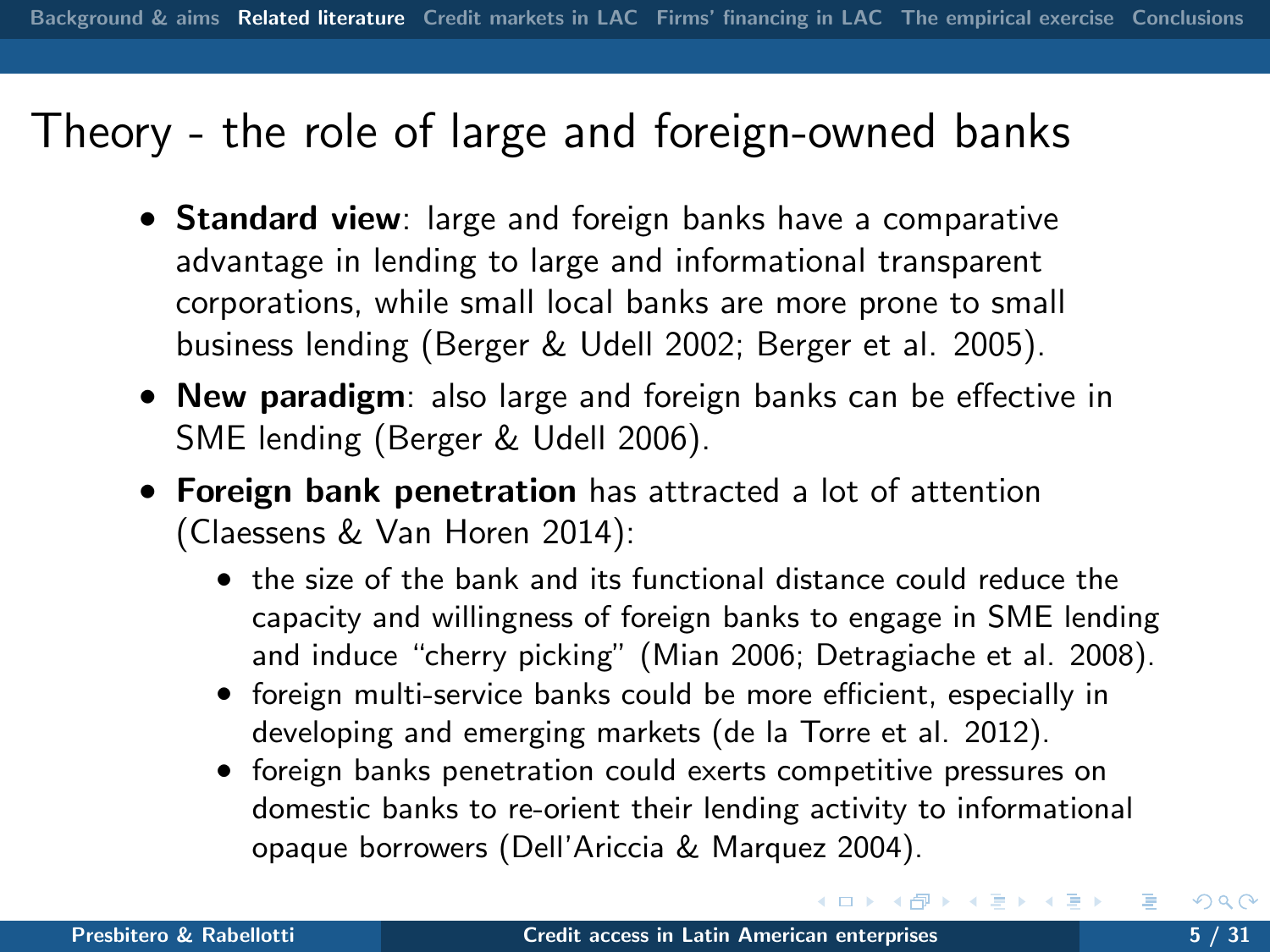# Empirics (on LACs)

- There is a consistent evidence showing that older, larger, more productive and foreign-owned firms are less financially constrained (Beck et al. 2006; Galindo & Schiantarelli 2002; Makler et al. 2013; Kuntchev et al. 2013).
- Market concentration is positively associated with financing obstacles, especially in developing countries.
	- This effect is mitigated by foreign banks and credit registries.
- Foreign bank penetration has a positive effect on credit availability in the region, especially when they have a significant local presence (Clarke et al. 2005; 2006).
- Private and public registries are associated with better access to private credit, especially in poor countries (Djankov et al. 2007).

医间周的 间面的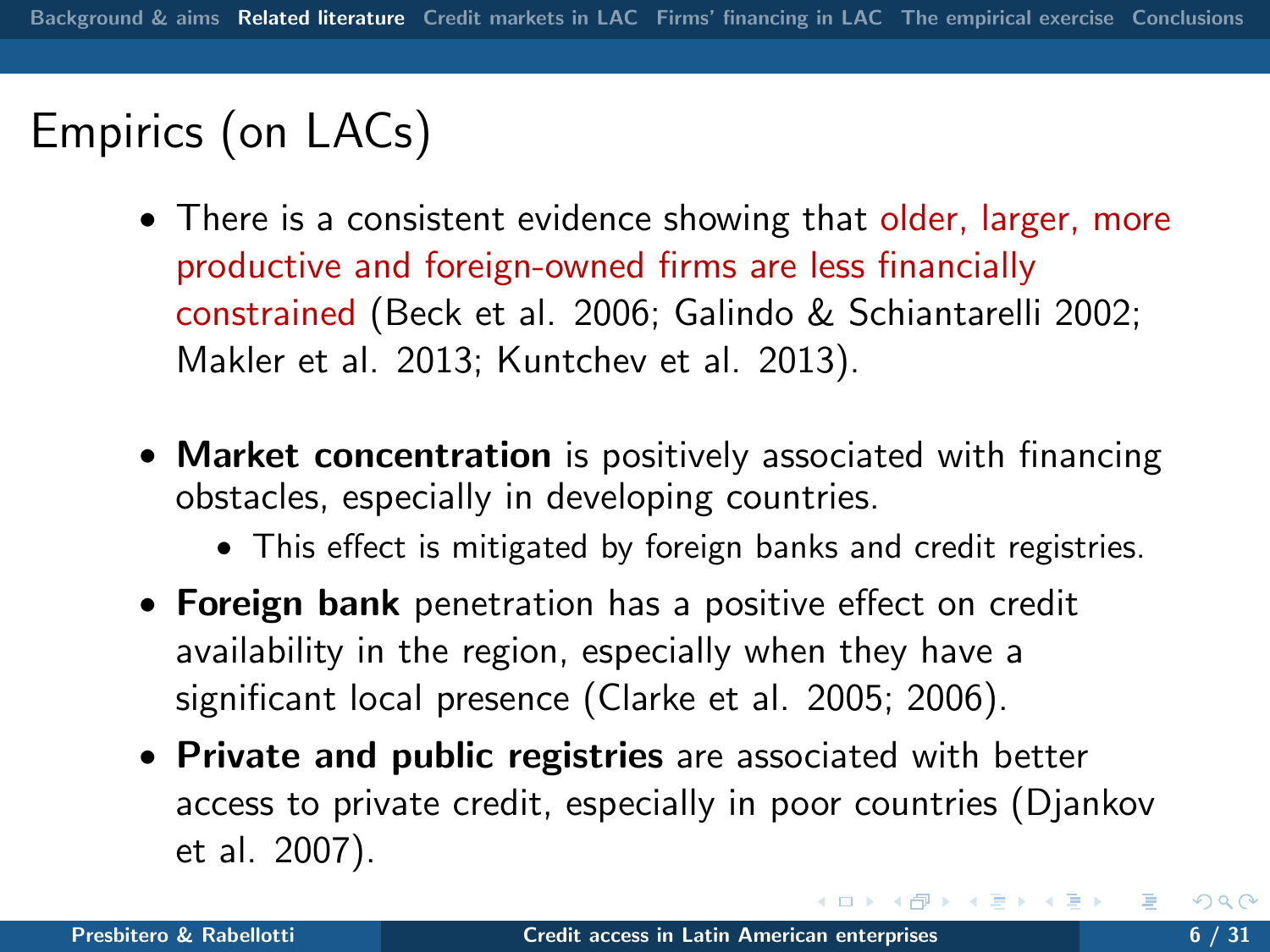## Credit markets in LAC

- After the financial crises in the 1990s, deregulation and the opening of financial markets to foreign competition have increased competitive pressures and led to an intense process of bank restructuring, privatization and consolidation.
- High heterogeneity in financial development and competition:
	- development of the banking systems in LAC-7, with the exception of Chile, is lagging behind other regions;
	- offshore centers in the Caribbean have more developed credit markets.
- Financial depth ranges from very low values in Argentina, Mexico and Peru, to high ratios in Chile and in the Caribbean.
- <span id="page-6-0"></span>• LAC-7 banking systems have become more concentrated and they have a high penetration of foreign banks.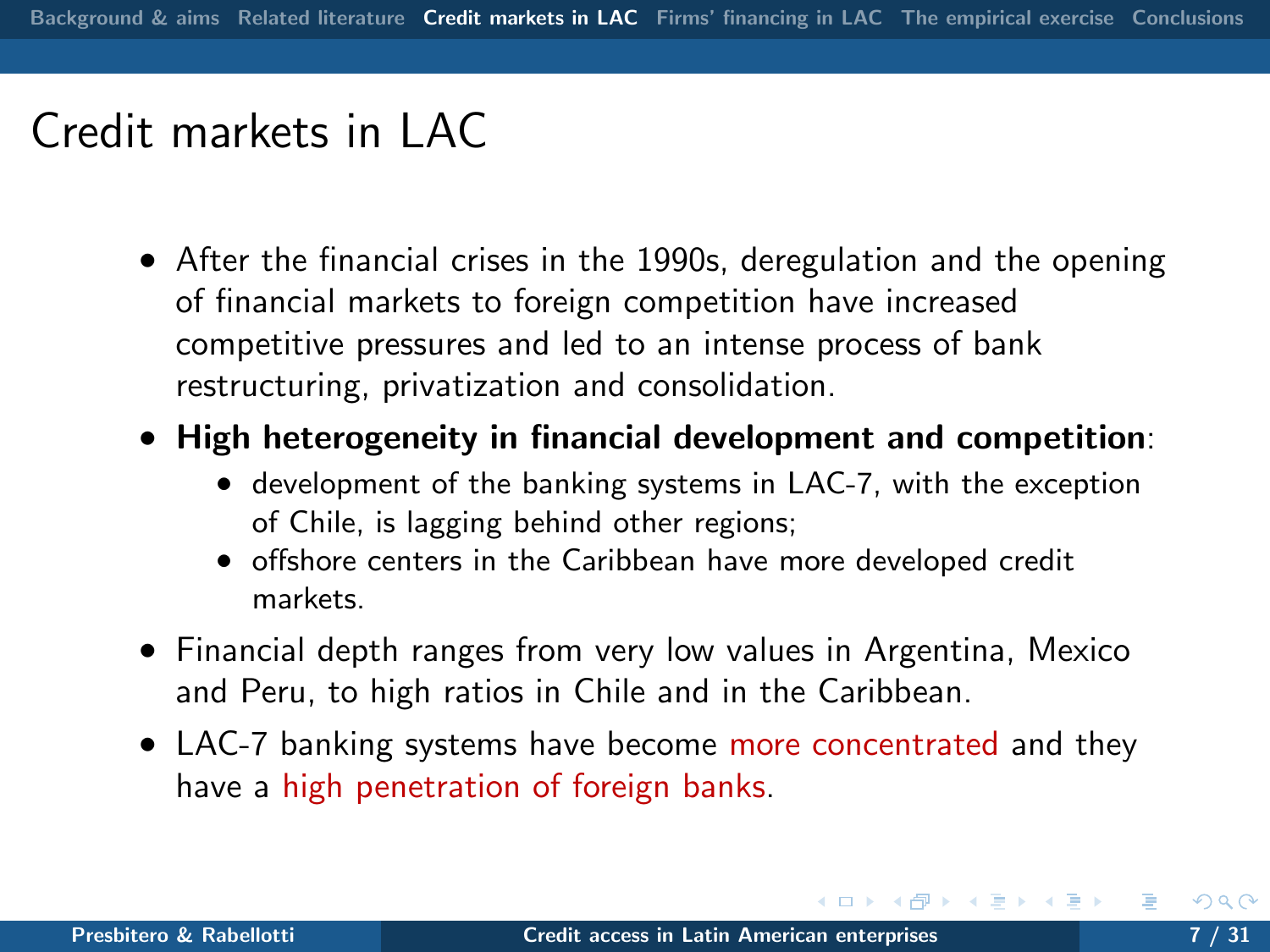# Credit market structure in LAC (1)



(a) Bank credit to the private sector

(b) Bank branches diffusion

 $\leftarrow$ 

Notes: Global Financial Development Database. Values are averages over the period 2006-2010.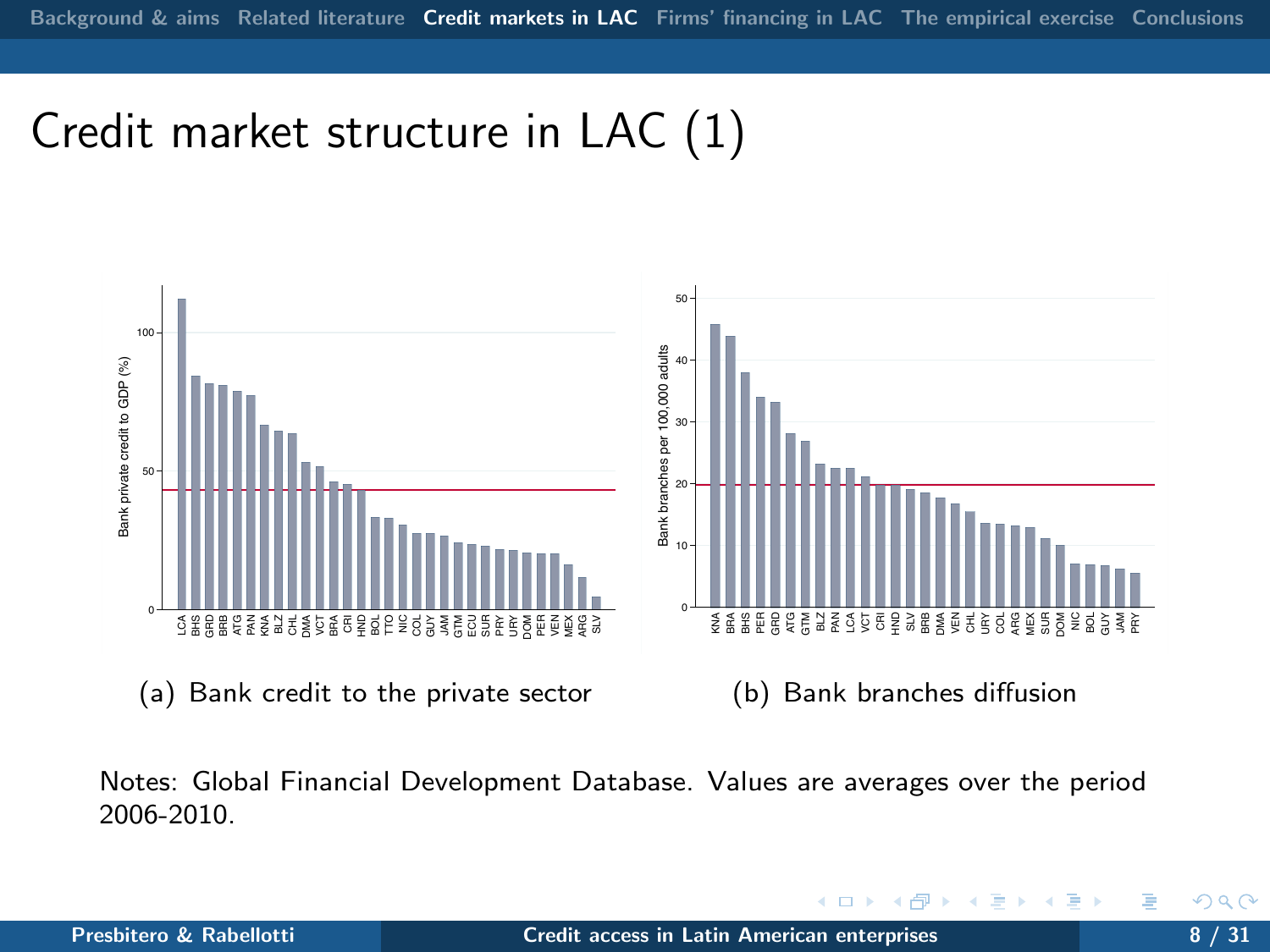## Credit market structure in LAC (2)



Notes: Global Financial Development Database. Values are averages over the period 2006-2010.

4日)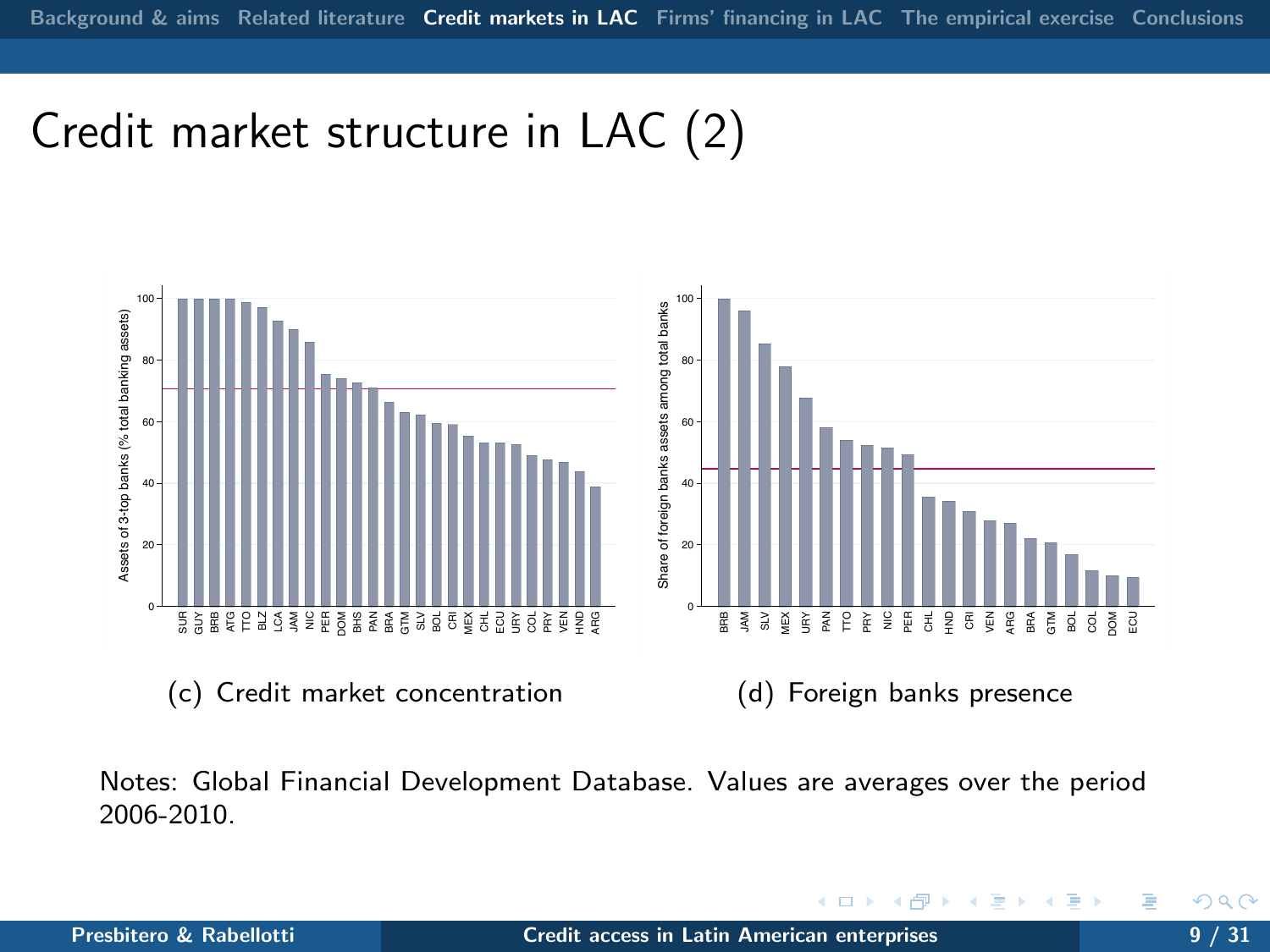## Firms' financing in LAC – a few stylized facts

- **1** Firms finance their working capital mainly through internal sources, followed by trade credit (21% of working capital) and bank credit comes only as the third source (17%).
- **2** Bank credit shows a significant degree of variability across firm characteristics.
- **3** 90% of LAC firms have a bank account (but only 60% in Mexico).
- **4** Less than two firms out of three have an overdraft facility and only 54% of LAC firms have a line of credit or a loan.
- **6** The diffusion of these instruments is again significantly different across firm size, age and export status, and across countries.

This evidence is consistent with the existing findings about the limited use and access to bank credit among SMEs in the region (Didier and Schmukler 2013).

<span id="page-9-0"></span>∢ ロ ▶ ( 伊 ) ( ミ ) ( ミ )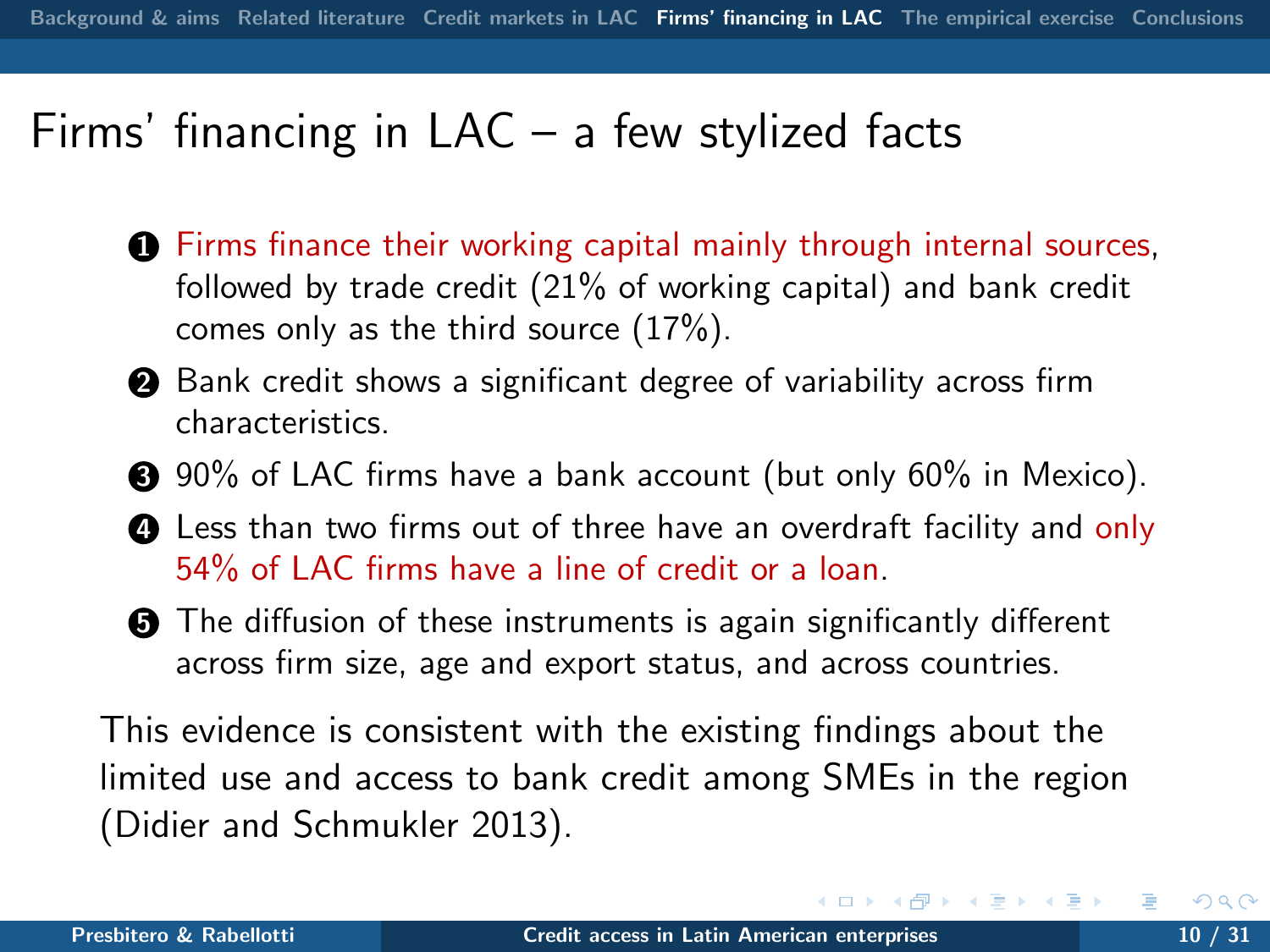# The financing structure

|                             | Internal<br>funds | Banks | Other finan-<br>cial institu-<br>tions | Trade credit | (i.e.<br>Other<br>money<br>lenders,<br>friends) |
|-----------------------------|-------------------|-------|----------------------------------------|--------------|-------------------------------------------------|
| <b>Size</b>                 |                   |       |                                        |              |                                                 |
| Micro                       | 62.04             | 12.63 | 1.71                                   | 19.95        | 3.67                                            |
| Small                       | 57.44             | 16.35 | 1.71                                   | 21.88        | 2.62                                            |
| Medium                      | 55.84             | 19.40 | 1.57                                   | 21.54        | 1.64                                            |
| Large                       | 51.66             | 23.80 | 1.55                                   | 21.96        | 1.03                                            |
| Age                         |                   |       |                                        |              |                                                 |
| New                         | 60.34             | 13.63 | 1.58                                   | 19.28        | 5.18                                            |
| Young                       | 59.31             | 15.92 | 1.89                                   | 19.66        | 3.22                                            |
| Mature                      | 56.99             | 17.40 | 1.61                                   | 21.84        | 2.17                                            |
| Ownership                   |                   |       |                                        |              |                                                 |
| Domestic                    | 57.22             | 17.06 | 1.64                                   | 21.55        | 2.53                                            |
| Foreign                     | 62.24             | 14.46 | 1.33                                   | 19.96        | 2.00                                            |
| Gender                      |                   |       |                                        |              |                                                 |
| No female ownership         | 58.06             | 16.65 | 1.60                                   | 21.25        | 2.44                                            |
| At least one female owner   | 57.12             | 16.99 | 1.60                                   | 21.71        | 2.58                                            |
| <b>Internationalization</b> |                   |       |                                        |              |                                                 |
| Exporter                    | 52.30             | 20.54 | 1.41                                   | 23.36        | 2.40                                            |
| Non-Exporter                | 58.44             | 16.37 | 1.71                                   | 21.02        | 2.46                                            |
| Sector                      |                   |       |                                        |              |                                                 |
| Manufacturing               | 61.26             | 16.17 | 1.45                                   | 18.91        | 2.21                                            |
| Service                     | 55.12             | 17.56 | 1.79                                   | 22.92        | 2.61                                            |

Presbitero & Rabellotti **[Credit access in Latin American enterprises](#page-0-0)** 11 / 31 / 31

4 0 8

∍

一 (三)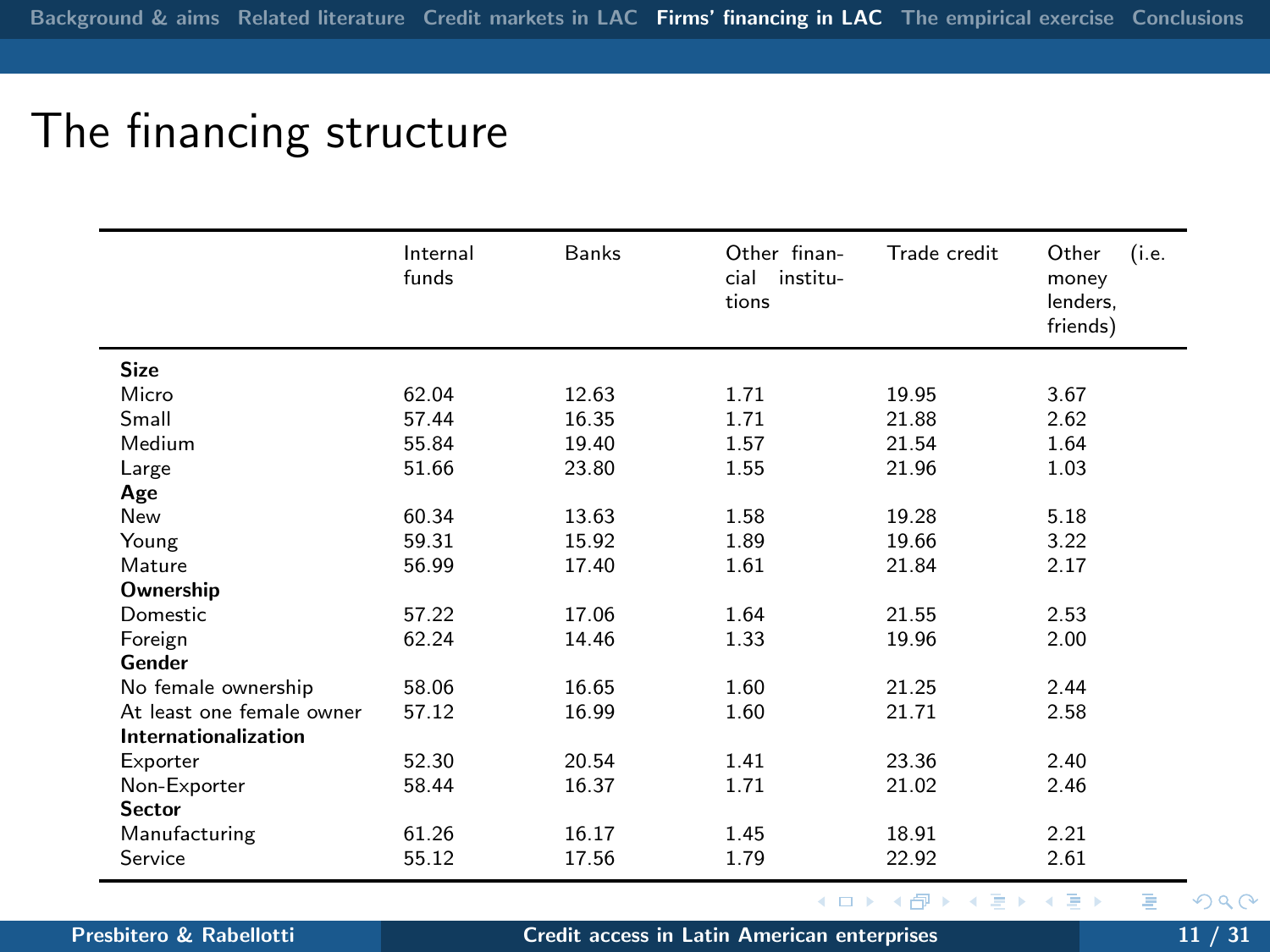## Access to finance

|                             | Checking/savings ac-<br>count | Overdraft | Line of credit/loan |
|-----------------------------|-------------------------------|-----------|---------------------|
| <b>Size</b>                 |                               |           |                     |
| Micro                       | 82.34                         | 46.19     | 37.75               |
| Small                       | 91.69                         | 64.78     | 53.9                |
| Medium                      | 92.62                         | 73.91     | 65.11               |
| Large                       | 94.34                         | 81.78     | 76.26               |
| Age                         |                               |           |                     |
| New                         | 85.93                         | 51.56     | 40.02               |
| Young                       | 88.47                         | 58.15     | 49.08               |
| Mature                      | 90.23                         | 65.74     | 56.41               |
| Ownership                   |                               |           |                     |
| Domestic                    | 88.64                         | 61.96     | 54.97               |
| Foreign                     | 94.18                         | 71.59     | 51.47               |
| Gender                      |                               |           |                     |
| No female ownership         | 88.47                         | 62.39     | 53.56               |
| At least one female owner   | 90.71                         | 64.12     | 56.58               |
| <b>Internationalization</b> |                               |           |                     |
| Exporter                    | 94.75                         | 74.1      | 65.63               |
| Non-Exporter                | 88.76                         | 61.76     | 52.19               |
| <b>Sector</b>               |                               |           |                     |
| Manufacturing               | 92.21                         | 65.94     | 51.25               |
| Service                     | 88.14                         | 62.3      | 55.94               |

4. 0. 3. 4.

Þ

 $\mathbb{B} \rightarrow \mathbb{R} \oplus \mathbb{R}$ 

4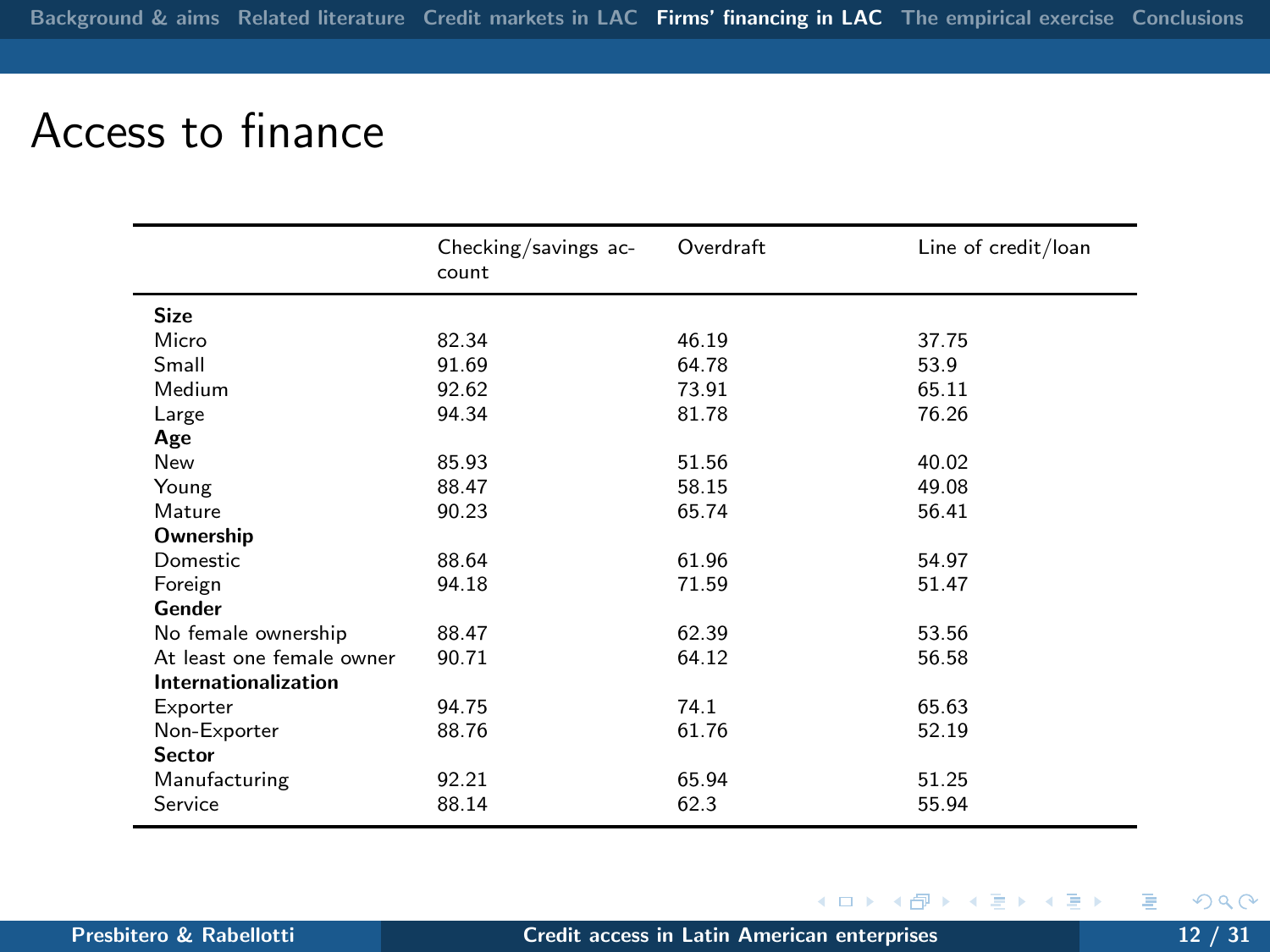## Defining financing constraints

The WBES collect information about firms that applied for a loan/line of credit in the last FY and, among the ones that have not, the reason for not having applied. Thus, we define a set of dummy variables identifying:

- firms that have applied for a bank loan/line of credit (*DEMAND*);
- borrowers that not applied (*DISCOURAGED*);
- firms that have not obtained a loan or a line of credit among firms having applied (RATIONED);
- rationed borrowers and those which did not apply because interest rates and collateral requirements are too high, the size of loan and the maturity are insufficient, or they believe that the loan would not be approved, excluding who did not apply because of the complexity of the procedures (CONSTRAINED).

→ イヨ → イヨ →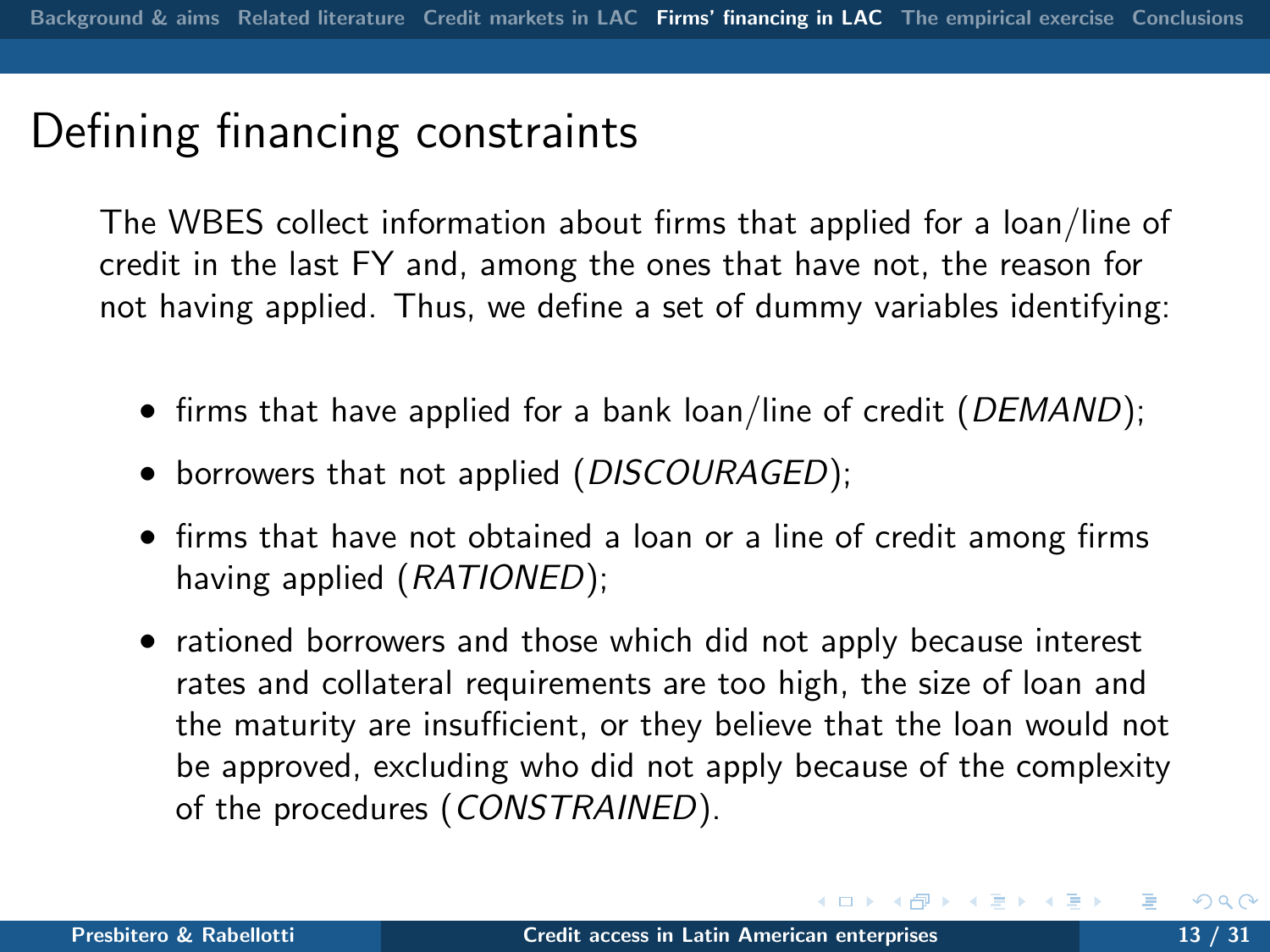### Firms' access to finance

|                           | CONSTRAINED | <b>DEMAND</b> | <b>DISCOURAGED</b> | <b>RATIONED</b> |
|---------------------------|-------------|---------------|--------------------|-----------------|
| <b>Size</b>               |             |               |                    |                 |
| Micro                     | 23.47       | 29.97         | 27.36              | 24.56           |
| Small                     | 18.31       | 41.58         | 20.88              | 15.79           |
| Medium                    | 11.47       | 50.89         | 13.54              | 8.95            |
| Large                     | 6.37        | 62.73         | 7.8                | 4.65            |
| Age                       |             |               |                    |                 |
| New                       | 20.55       | 35.24         | 23.3               | 23.81           |
| Young                     | 19.73       | 38.99         | 22.13              | 16.9            |
| Mature                    | 16.07       | 43.96         | 18.84              | 12.96           |
| Ownership                 |             |               |                    |                 |
| Domestic                  | 17.47       | 42.76         | 20.36              | 13.93           |
| Foreign                   | 13.25       | 39.24         | 15.89              | 14.5            |
| Gender                    |             |               |                    |                 |
| No female ownership       | 17.05       | 41.62         | 20.07              | 14.23           |
| At least one female owner | 17.4        | 44.06         | 19.78              | 13.75           |
| Internationalization      |             |               |                    |                 |
| Exporter                  | 13.2        | 51.74         | 15.64              | 8.9             |
| Non-Exporter              | 17.72       | 40.99         | 20.43              | 15.23           |
| Sector                    |             |               |                    |                 |
| Manufacturing             | 17.24       | 43.99         | 19.85              | 13.25           |
| Service                   | 16.59       | 40.12         | 19.43              | 15.58           |
|                           |             |               |                    |                 |

◆ ロ ▶ → 伊

化重复 化重变

э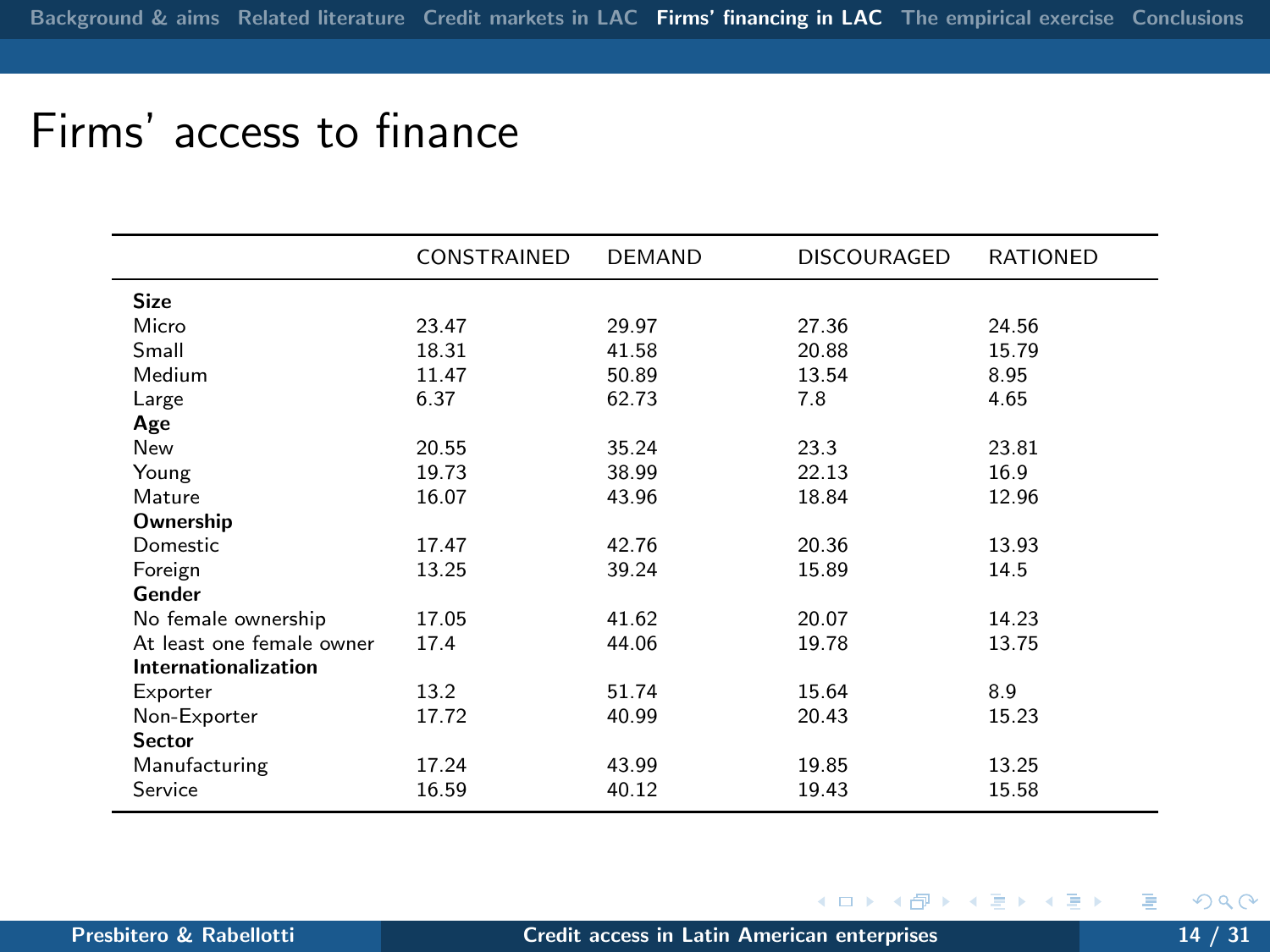# Firms' financing constraints across the LAC region

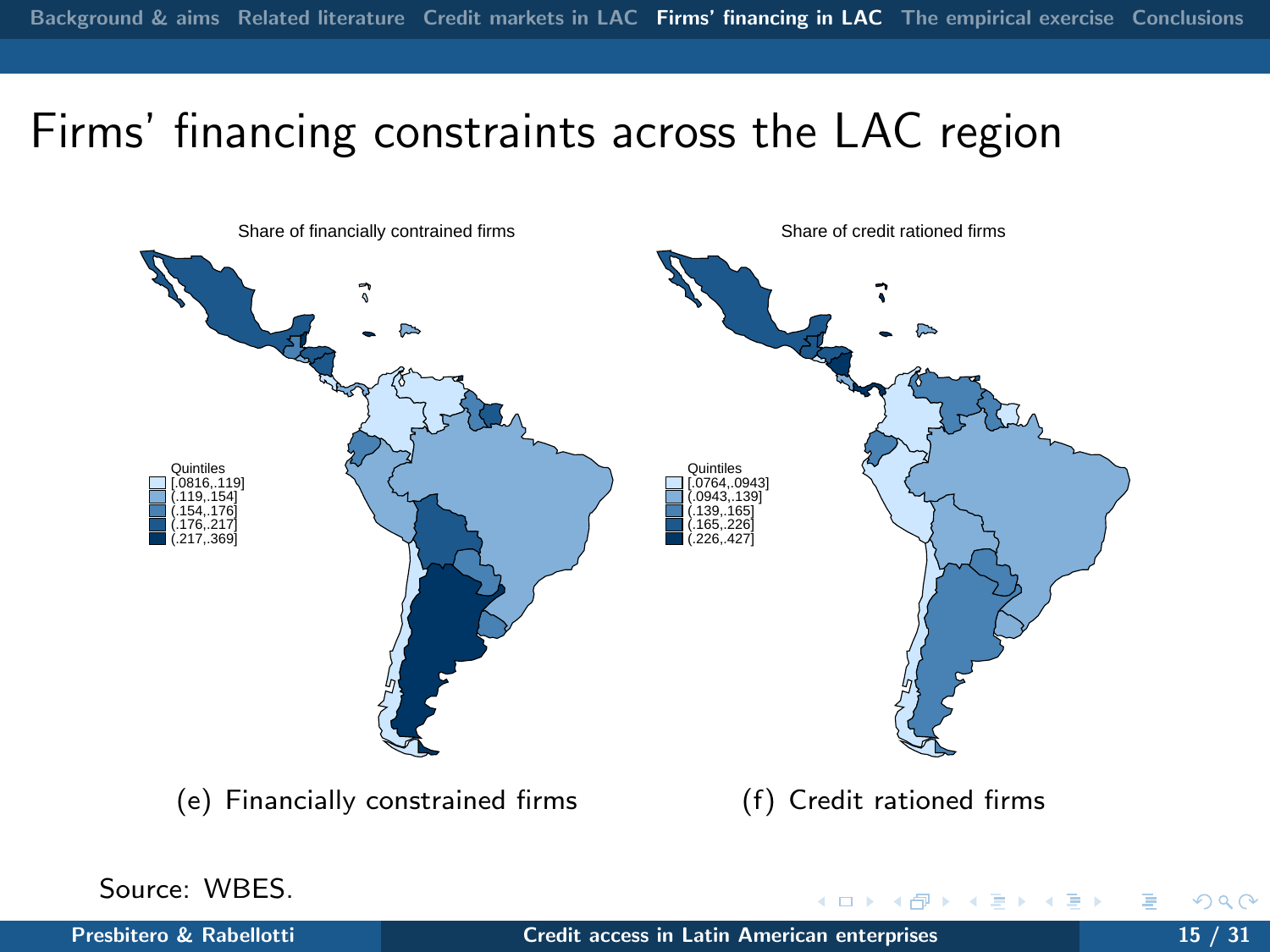## Firms' financing constraints and labor productivity



Notes: elaboration on WBES. For each category of firms we report the logarithm of labor productivity (minus 10, to improve the readability of the picture). The differences between firms with and without access to finance are statistically significant at 95% level of confidence.  $\mathbb{R}^d \times \mathbb{R}^d \xrightarrow{\mathbb{R}^d} \mathbb{R}^d \times \mathbb{R}^d \xrightarrow{\mathbb{R}^d} \mathbb{R}^d$ **∢ ロ ▶ - ← 伊** 

#### Presbitero & Rabellotti and [Credit access in Latin American enterprises](#page-0-0) 16 / 31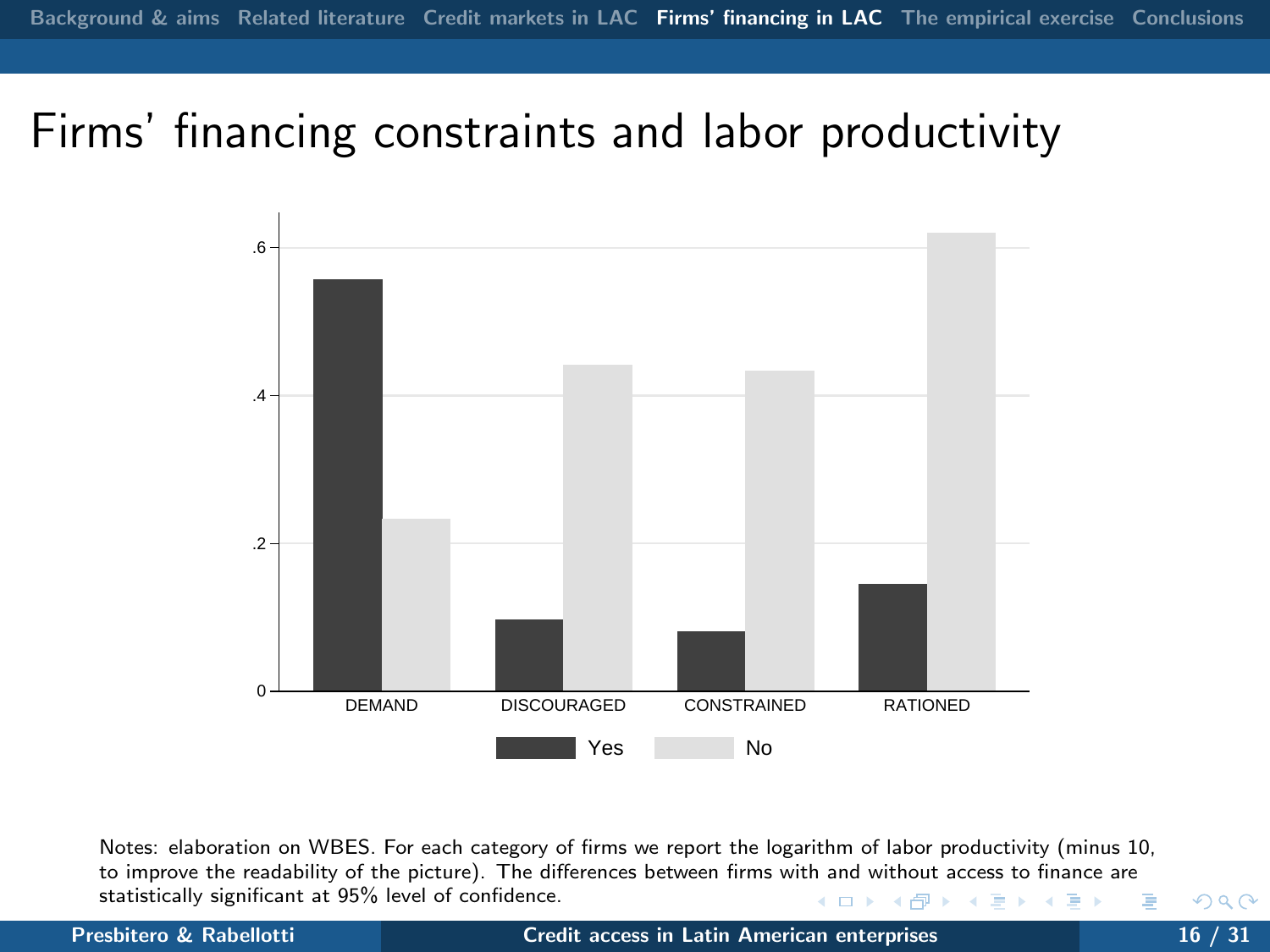### Firms' financing constraints and labor productivity



 $(g)$  Financing constraints

(h) Credit rationing

**← ロ ▶ → r 同** 

Notes: elaboration on WBES. The figures report the kernel density of the logarithm of labor productivity for different categories of firms.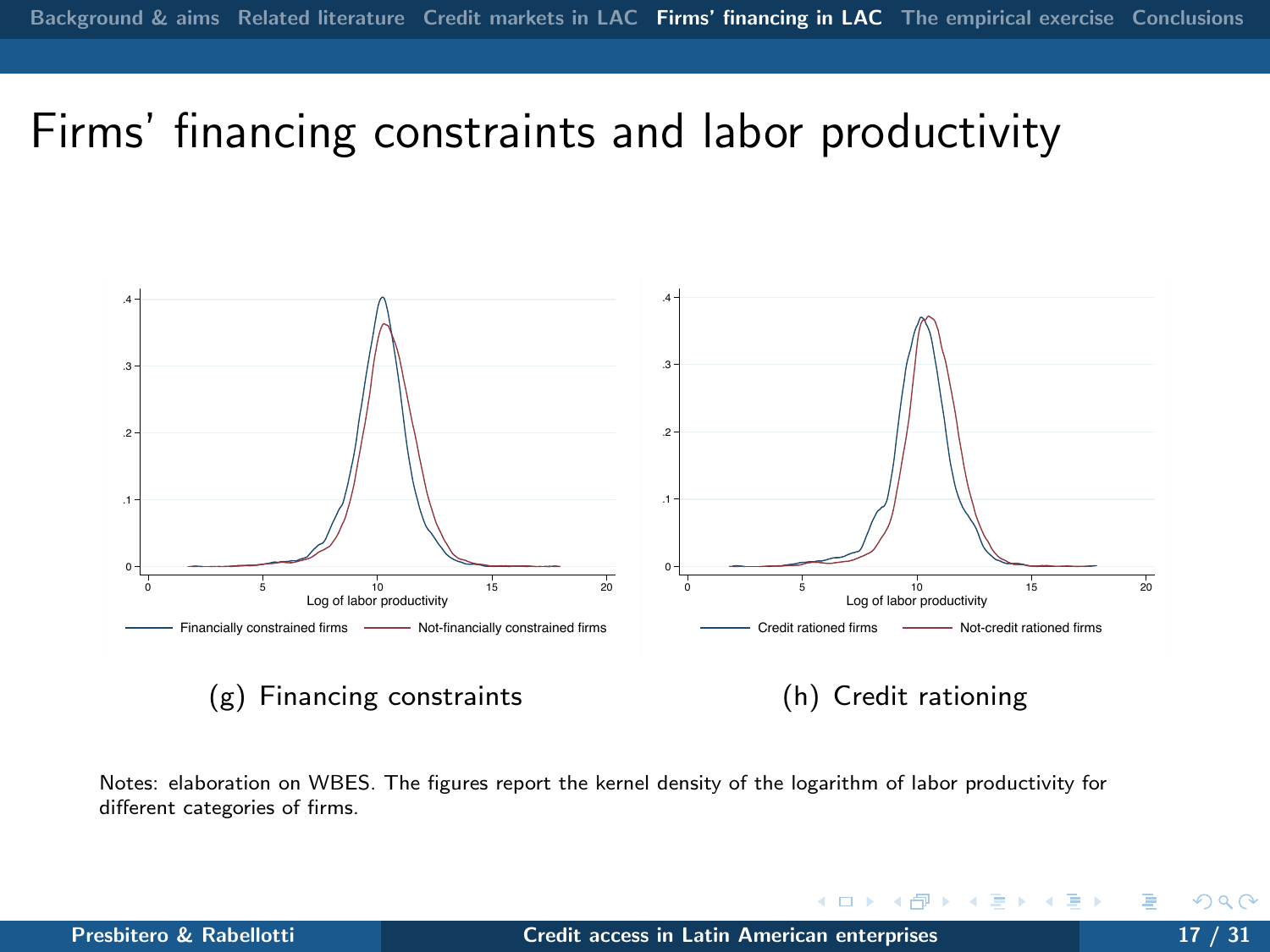## Firms' financing constraints and credit market structure (1)



Notes: Each panel plots on the vertical axis the OLS residuals from a firm-level regression in which the variable CONSTRAINED (dummy identifying the discouraged and the rationed borrowers) is a linear function of a set of firm-level characteristics (as the ones reported in Table 1 and a set of year and industry dummies.

4日 ト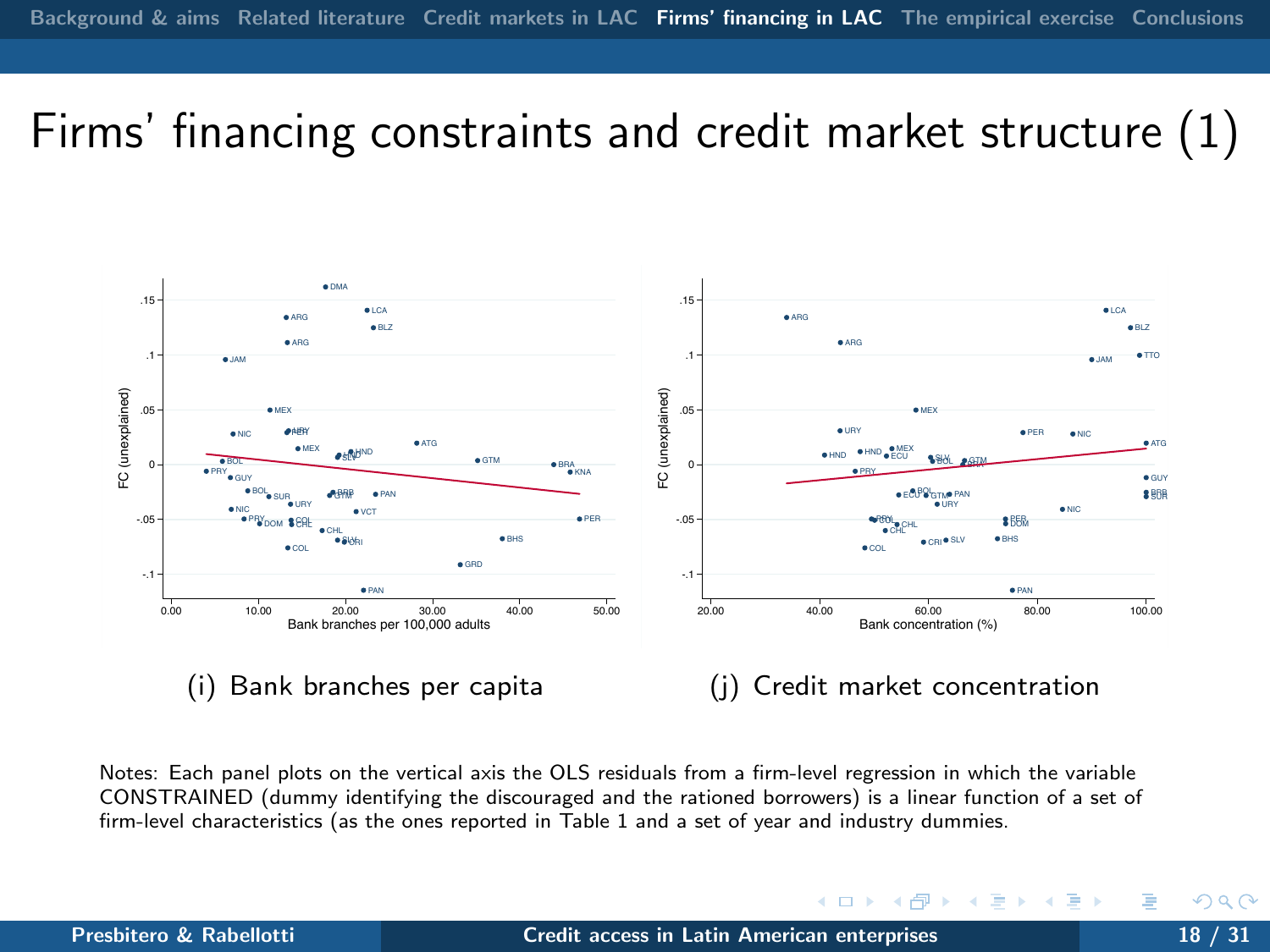## Firms' financing constraints and credit market structure (2)



Notes: Each panel plots on the vertical axis the OLS residuals from a firm-level regression in which the variable CONSTRAINED (dummy identifying the discouraged and the rationed borrowers) is a linear function of a set of firm-level characteristics (as the ones reported in Table 1 and a set of year and industry dummies.

<span id="page-18-0"></span>4日 ト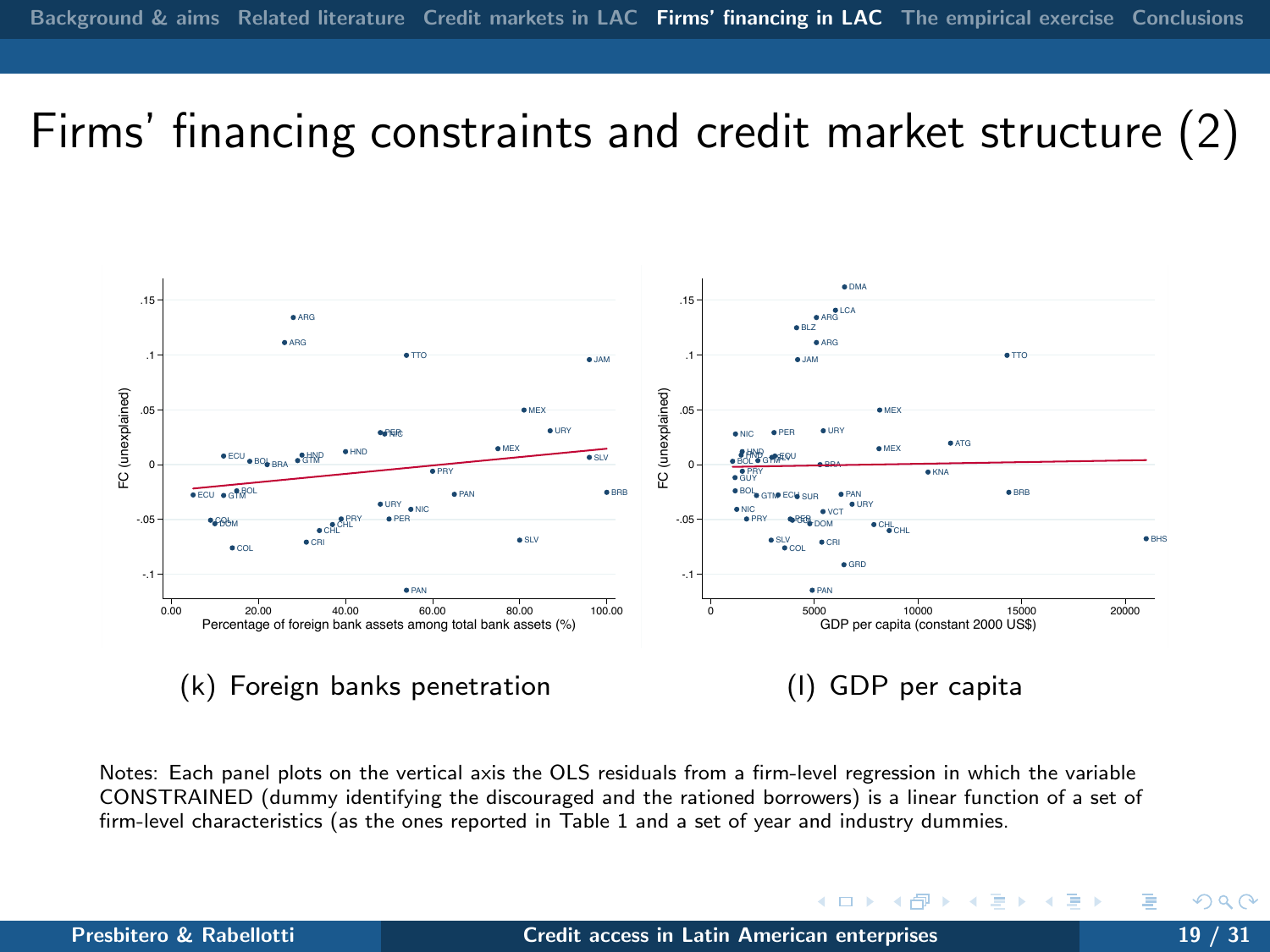### The empirical specification – financing constraints

We estimate two different probit models:

$$
Prob(Y_{ij} = 1) = \Phi(FIRM_i; MARKET STRUCTURE_j)
$$
 (1)

where

- Y is, alternatively, DISCOURAGED or CONSTRAINED.
- FIRM is a vector of firm-specific characteristics including labor productivity, size, age, location, legal status, the tenure of the top manager, and a set of dummies about foreign ownership, exporting capacity, gender of the firm, and the possession of a quality certification.
- <span id="page-19-0"></span>• MARKET STRUCTURE includes credit market structure variables (and other macro controls).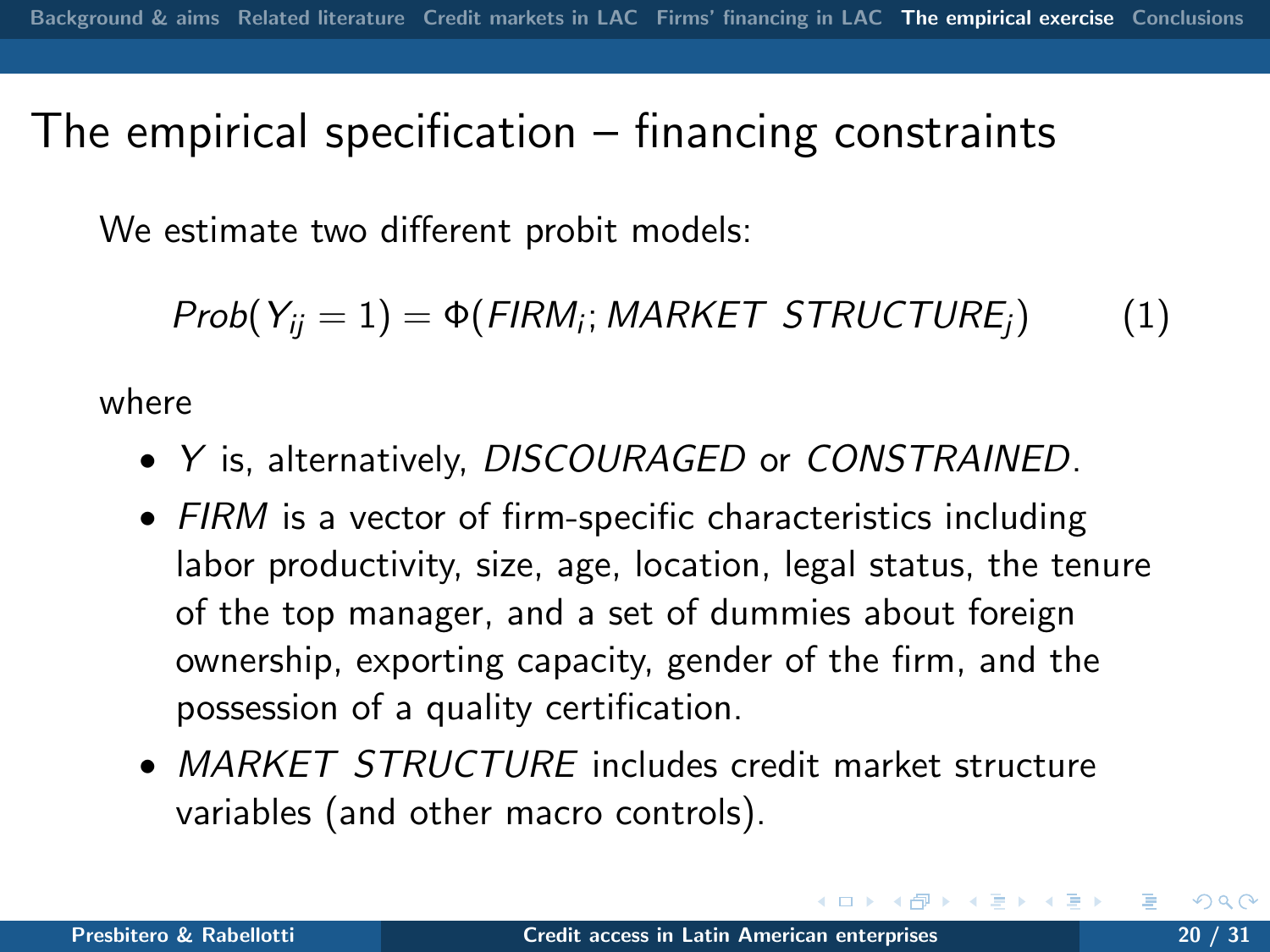### The empirical specification – credit rationing

- The identification of the drivers of the likelihood of credit rationing has to address the **selection bias** (not all firms in the sample had a positive demand for credit and that these firms might not be randomly drawn from the population).
- To address the left truncation of the sample, our identification strategy is based on a sample selection model, in which the selection mechanism results from sampled firms not responding to the survey questions about access to bank credit (Popov & Udell 2012; Presbitero et al. 2014).

We estimate a bivariate model for credit demand and supply:

Prob $(RATIONED_{ij} = 1) = \Phi(FIRM_i; MARKET STRUCTURE_j)$  (2)  $Prob(DEMAND_{ij} = 1) = \Phi(FIRM_{i}; MARKET STRUCTURE_{j})$  (3)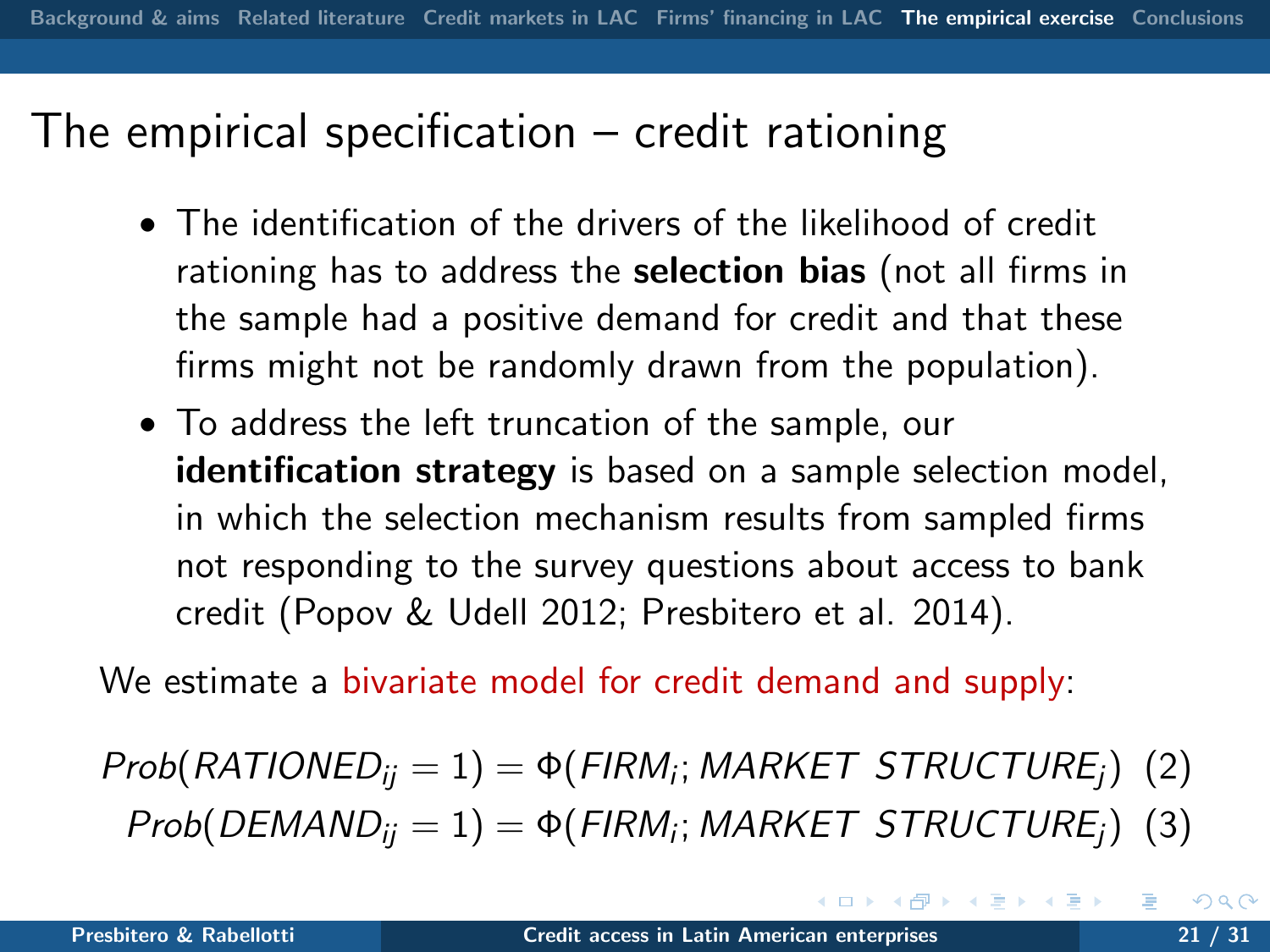## Dealing with unobserved heterogeneity

- Unobserved firm-level heterogeneity may affect the credit market outcomes.
- In the baseline specification we allow for industry-year-country specific shocks, interacting country FE with year FE and with a dummy identifying manufacturing from service sectors.
- When adding MARKET STRUCTURE; we just have year  $\times$ sector-specific fixed effects
- We cluster standard errors at the country-year level deal with possible serial correlation across firms interviewed in each survey.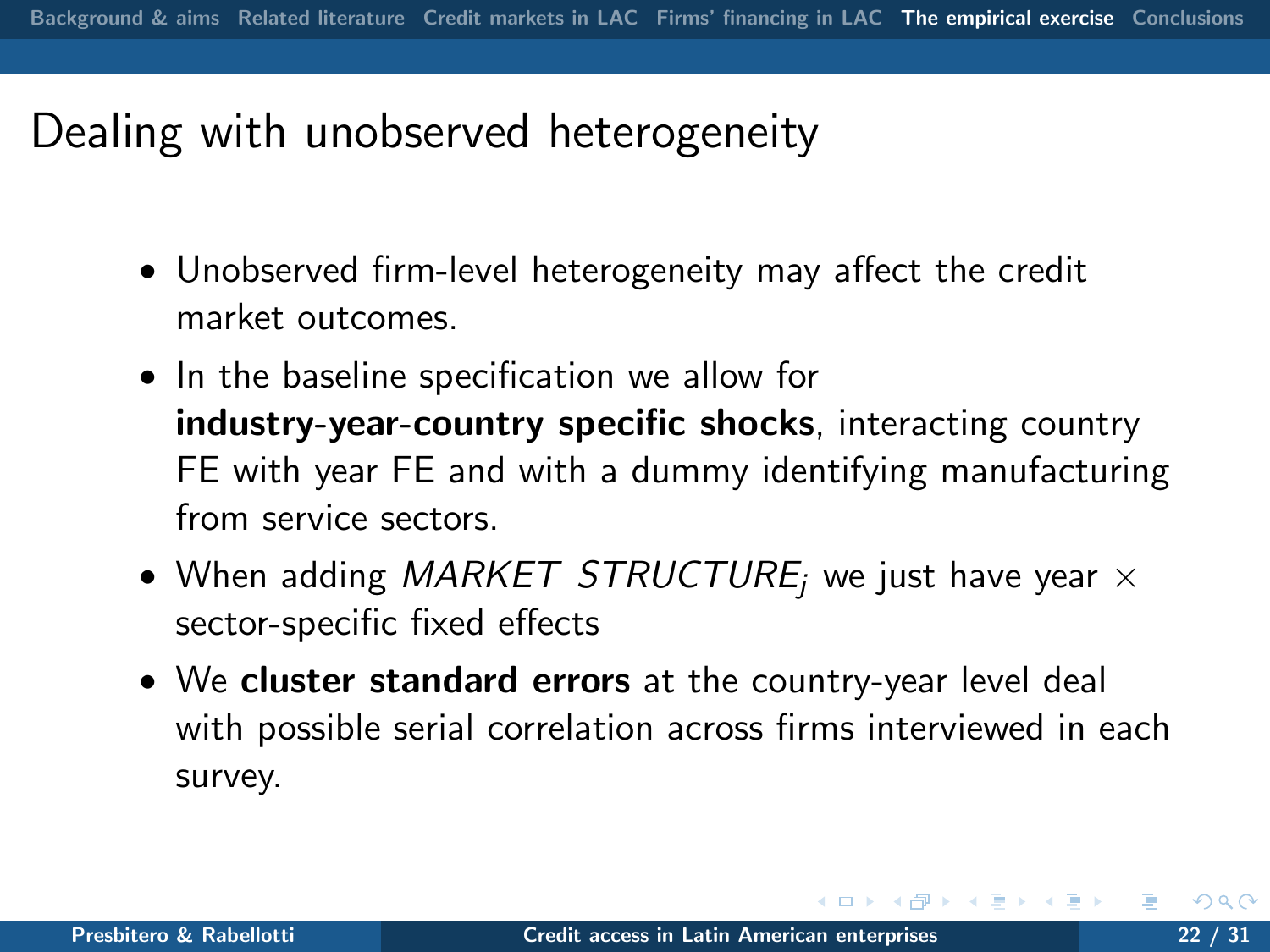| Dep. Var.:                      | CONSTRAINED |             |               | <b>DISCOURAGED</b> |             |               |
|---------------------------------|-------------|-------------|---------------|--------------------|-------------|---------------|
| Sample                          | <b>ALL</b>  | $LAC-7$     | <b>OTHERS</b> | <b>ALL</b>         | $LAC-7$     | <b>OTHERS</b> |
| Labor productivity              | $-0.107***$ | $-0.096***$ | $-0.123***$   | $-0.115***$        | $-0.134***$ | $-0.094***$   |
|                                 | (0.021)     | (0.029)     | (0.024)       | (0.013)            | (0.025)     | (0.014)       |
| Firm size (ref: micro)<br>Small | $-0.131***$ | $-0.149**$  | $-0.116***$   | $-0.144***$        | $-0.140*$   | $-0.149***$   |
| Medium                          | (0.038)     | (0.074)     | (0.038)       | (0.037)            | (0.072)     | (0.035)       |
|                                 | $-0.387***$ | $-0.434***$ | $-0.339***$   | $-0.373***$        | $-0.391***$ | $-0.352***$   |
|                                 | (0.055)     | (0.091)     | (0.069)       | (0.048)            | (0.086)     | (0.059)       |
| Large                           | $-0.689***$ | $-0.681***$ | $-0.765***$   | $-0.763***$        | $-0.731***$ | $-0.802***$   |
|                                 | (0.071)     | (0.101)     | (0.117)       | (0.085)            | (0.122)     | (0.109)       |
| Large establishment             | $-0.157***$ | $-0.144**$  | $-0.181***$   | $-0.069$           | $-0.094$    | $-0.041$      |
|                                 | (0.036)     | (0.056)     | (0.050)       | (0.044)            | (0.066)     | (0.054)       |
| Exporter                        | 0.060       | 0.079       | 0.049         | $0.076**$          | 0.101       | 0.054         |
|                                 | (0.037)     | (0.053)     | (0.053)       | (0.037)            | (0.069)     | (0.037)       |
| Firm age (ref: new)             |             |             |               |                    |             |               |
| Young                           | 0.028       | $-0.019$    | 0.076         | 0.030              | $-0.041$    | 0.096         |
|                                 | (0.070)     | (0.111)     | (0.087)       | (0.069)            | (0.078)     | (0.110)       |
| Mature                          | $-0.078$    | $-0.124$    | $-0.026$      | $-0.057$           | $-0.147$    | 0.030         |
|                                 | (0.071)     | (0.106)     | (0.093)       | (0.078)            | (0.091)     | (0.120)       |
| Foreign ownership               | 0.071       | $0.172*$    | 0.013         | $0.081**$          | 0.112       | $0.064*$      |
|                                 | (0.056)     | (0.092)     | (0.067)       | (0.033)            | (0.072)     | (0.038)       |
| Female ownership                | $-0.005$    | 0.004       | $-0.014$      | $-0.043*$          | 0.003       | $-0.088**$    |
|                                 | (0.029)     | (0.027)     | (0.050)       | (0.024)            | (0.023)     | (0.037)       |
| Top manager tenure              | 0.016       | $0.091**$   | $-0.051$      | $-0.001$           | 0.043       | $-0.042$      |
|                                 | (0.031)     | (0.043)     | (0.038)       | (0.030)            | (0.046)     | (0.035)       |
| Quality certification           | $-0.057$    | $-0.072$    | $-0.043$      | $-0.117***$        | $-0.131***$ | $-0.097$      |
|                                 | (0.044)     | (0.052)     | (0.063)       | (0.040)            | (0.046)     | (0.062)       |
| Observations                    | 16,200      | 8,243       | 7.957         | 16,200             | 8.243       | 7.957         |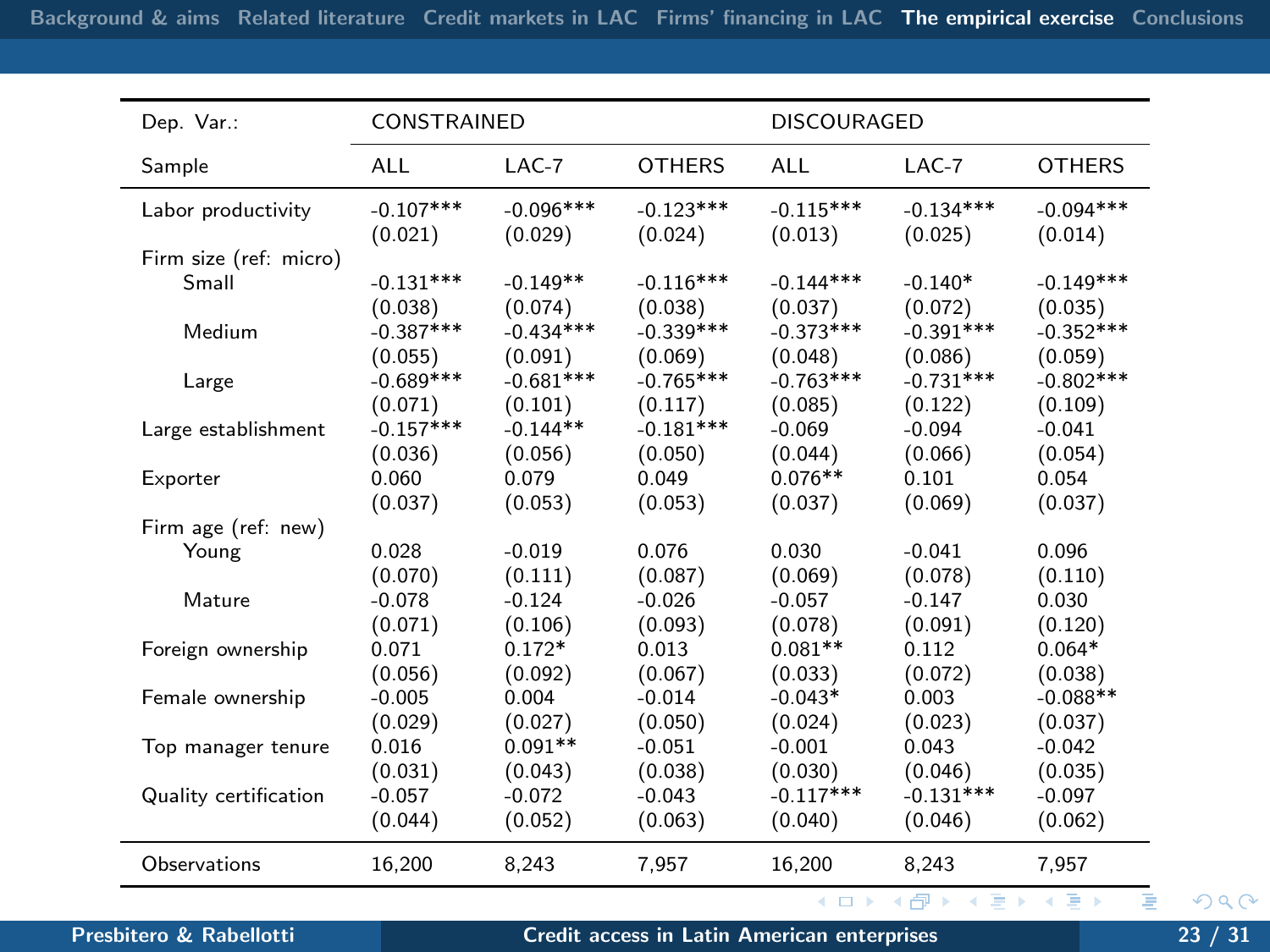<span id="page-23-0"></span>

| Sample:                | <b>ALL</b>  |               | $LAC-7$     |               | <b>OTHERS</b> |               |
|------------------------|-------------|---------------|-------------|---------------|---------------|---------------|
| Dep. Var.:             | <b>RAT</b>  | <b>DEMAND</b> | <b>RAT</b>  | <b>DEMAND</b> | <b>RAT</b>    | <b>DEMAND</b> |
| Labor productivity     | $-0.117***$ | $0.086***$    | $-0.074**$  | $0.084***$    | $-0.169**$    | $0.082***$    |
|                        | (0.039)     | (0.015)       | (0.030)     | (0.022)       | (0.074)       | (0.021)       |
| Firm size (ref: micro) |             |               |             |               |               |               |
| Small                  | $-0.230**$  | $0.255***$    | $-0.187*$   | $0.249***$    | $-0.261$      | $0.260***$    |
| Medium                 | (0.111)     | (0.036)       | (0.097)     | (0.053)       | (0.266)       | (0.051)       |
|                        | $-0.583***$ | $0.511***$    | $-0.466**$  | $0.551***$    | $-0.688*$     | $0.472***$    |
|                        | (0.188)     | (0.046)       | (0.183)     | (0.051)       | (0.418)       | (0.081)       |
| Large                  | $-0.780***$ | $0.855***$    | $-0.492***$ | $0.899***$    | $-1.266**$    | $0.779***$    |
|                        | (0.241)     | (0.059)       | (0.162)     | (0.083)       | (0.639)       | (0.079)       |
| Large establishment    | $-0.110**$  | $-0.018$      | $-0.088$    | 0.003         | $-0.142$      | $-0.056$      |
|                        | (0.054)     | (0.041)       | (0.064)     | (0.061)       | (0.103)       | (0.051)       |
| Exporter               | 0.003       | $-0.144***$   | 0.009       | $-0.172***$   | $-0.001$      | $-0.116**$    |
|                        | (0.069)     | (0.034)       | (0.064)     | (0.045)       | (0.146)       | (0.055)       |
| Firm age (ref: new)    |             |               |             |               |               |               |
| Young                  | 0.035       | $-0.015$      | $-0.190$    | 0.066         | 0.259         | $-0.079$      |
|                        | (0.245)     | (0.105)       | (0.311)     | (0.160)       | (0.316)       | (0.137)       |
| Mature                 | $-0.038$    | $-0.034$      | $-0.216$    | 0.068         | 0.148         | $-0.119$      |
|                        | (0.232)     | (0.109)       | (0.297)     | (0.165)       | (0.316)       | (0.139)       |
| Foreign ownership      | 0.210       | $-0.277***$   | 0.249       | $-0.333***$   | 0.179         | $-0.238***$   |
|                        | (0.135)     | (0.051)       | (0.189)     | (0.070)       | (0.267)       | (0.073)       |
| Female ownership       | $-0.054$    | $0.052*$      | $-0.077$    | 0.008         | $-0.047$      | $0.099***$    |
|                        | (0.063)     | (0.028)       | (0.076)     | (0.043)       | (0.131)       | (0.033)       |
| Top manager tenure     | $-0.017$    | 0.015         | 0.024       | 0.010         | $-0.067$      | 0.021         |
|                        | (0.046)     | (0.025)       | (0.072)     | (0.037)       | (0.060)       | (0.035)       |
| Quality certification  | 0.018       | 0.058         | $-0.019$    | 0.048         | 0.070         | 0.055         |
|                        | (0.065)     | (0.044)       | (0.060)     | (0.068)       | (0.133)       | (0.050)       |
| Observations           | 13,835      | 13,835        | 7,195       | 7,195         | 6.640         | 6,640         |
|                        |             |               |             | (ロ) (伊)       |               |               |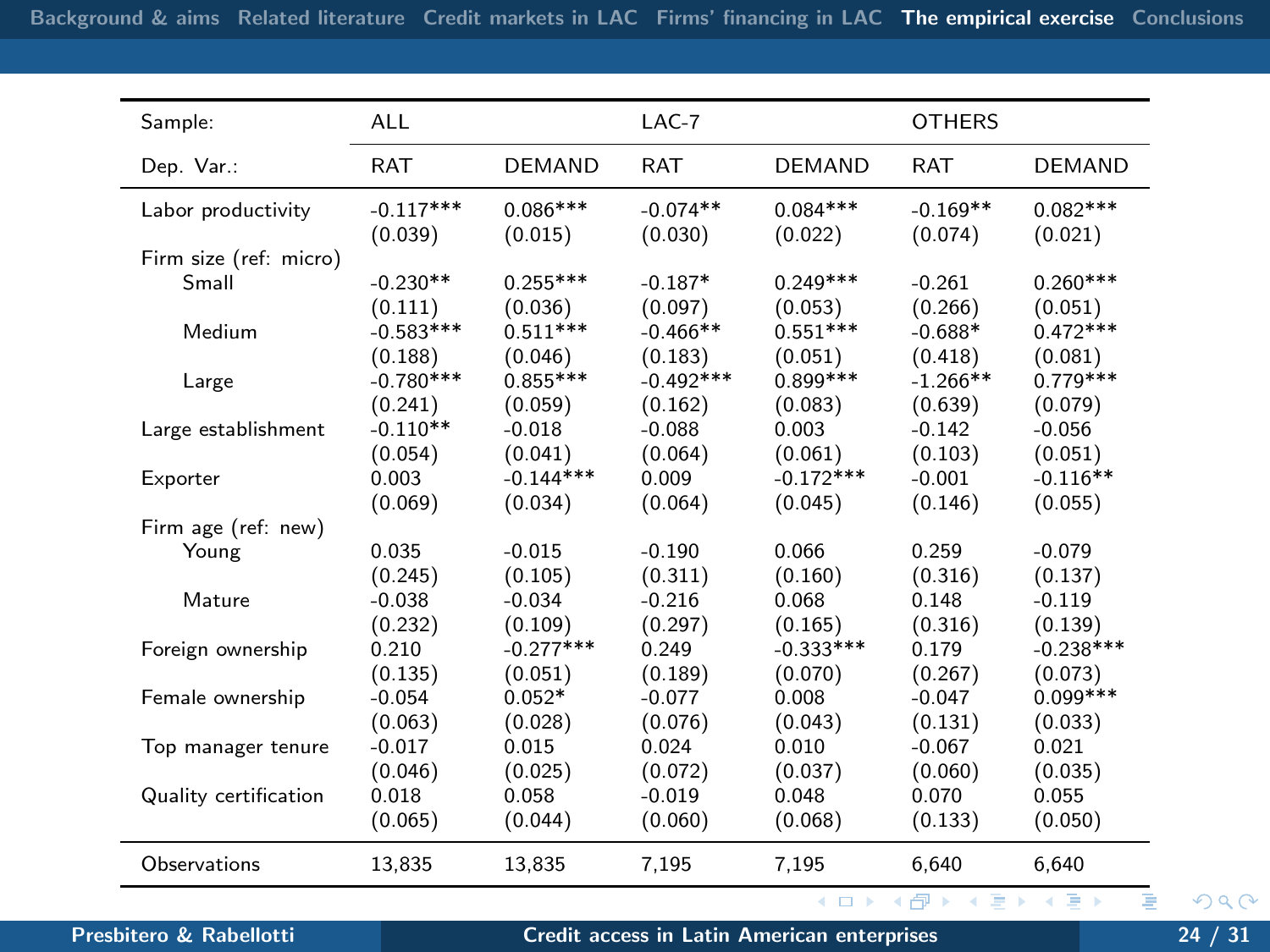### Firm- and country-specific factors

- A lot of the variability of firms financing constraints is due to unobservable heterogeneity at the firm level.
- Country-specific factors are potentially able to explain about 40% of the explained part of the variability of firms' financing constraints

| Dep. $Var:$               | <b>CONSTRAINED</b> |        | <b>DISCOURAGED</b> |        | <b>RATIONED</b> |       |
|---------------------------|--------------------|--------|--------------------|--------|-----------------|-------|
|                           | (1)                | (2)    | (3)                | (4)    | (5              | (6)   |
| Observations              | 16,200             | 16,200 | 16.200             | 16.200 | 6,958           | 6,958 |
| R-squared                 | 0.034              | 0.061  | 0.041              | 0.069  | 0.064           | 0.099 |
| Industry $\times$ year FE | Yes                | Yes    | Yes                | Yes    | Yes             | Yes   |
| Country FE                | No                 | Yes    | No                 | Yes    | No              | Yes   |
| F-test (p-value)          |                    | 0.000  |                    | 0.000  |                 | 0.000 |

<span id="page-24-0"></span>Notes: For each dependent variable, two linear probability models have been estimated including the standard set of [fi](#page-25-0)rm-level control variables an[d](#page-19-0) industry  $\times$  year dummies, with and witho[ut t](#page-23-0)h[e c](#page-25-0)[ou](#page-23-0)[ntry](#page-24-0) fi[xe](#page-18-0)d [eff](#page-28-0)[ec](#page-29-0)[ts](#page-18-0)[.](#page-19-0)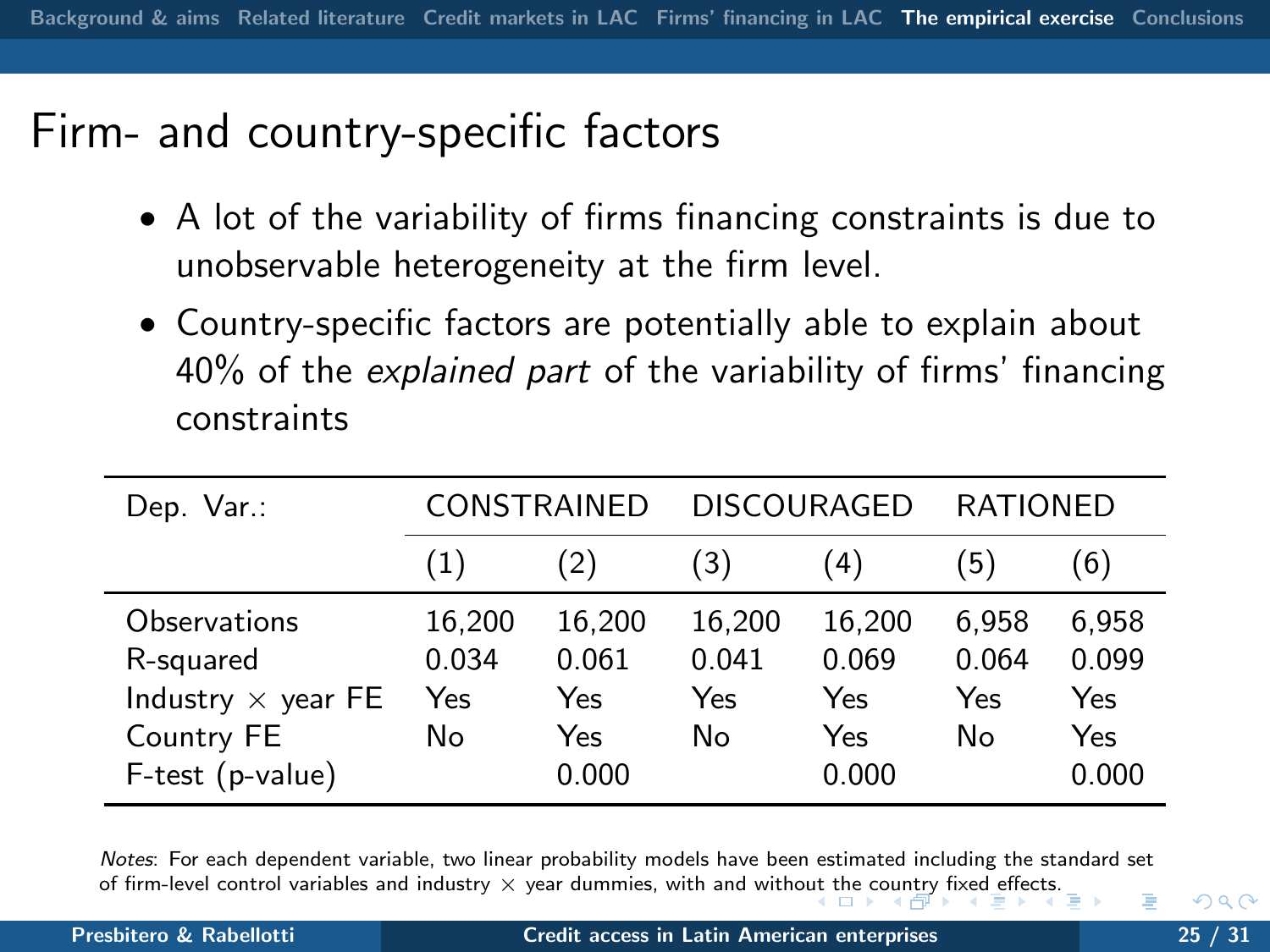### The role of credit market structure

| Dep. Var.:               | CONSTRAINED | DISCOURAGED | <b>RATIONED</b> | DEMAND       |
|--------------------------|-------------|-------------|-----------------|--------------|
|                          | (1)         | (2)         | (3)             | (4)          |
| GDP                      | $-0.018$    | 0.000       | 0.032           | $-0.115$     |
|                          | (0.057)     | (0.064)     | (0.070)         | (0.089)      |
| <b>GDP GROWTH</b>        | 0.013       | $-0.010$    | $-0.005$        | 0.017        |
|                          | (0.018)     | (0.016)     | (0.018)         | (0.023)      |
| Manufacturing share      | $0.032**$   | $0.029**$   | 0.012           | $-0.030*$    |
|                          | (0.014)     | (0.013)     | (0.019)         | (0.018)      |
| Bank branches            | $-0.011***$ | $-0.007**$  | $-0.008*$       | $0.012*$     |
|                          | (0.004)     | (0.003)     | (0.005)         | (0.006)      |
| Bank concentration       | $-0.004$    | $-0.007**$  | $-0.001$        | $-0.001$     |
|                          | (0.003)     | (0.003)     | (0.003)         | (0.004)      |
| Foreign banks            | $0.003**$   | $0.004**$   | 0.004           | $-0.007$ *** |
|                          | (0.002)     | (0.002)     | (0.003)         | (0.003)      |
| Observations<br>Censored | 14.047      | 14.047      | 11,899<br>6,526 |              |

Notes: Each regression includes the whole set of firm-specific controls, year, sector and legal status dummies and a constant. Standard errors (in parentheses) are clustered at the country-year level.

J.

<span id="page-25-0"></span>**∢ ロ ▶ - ← 伊**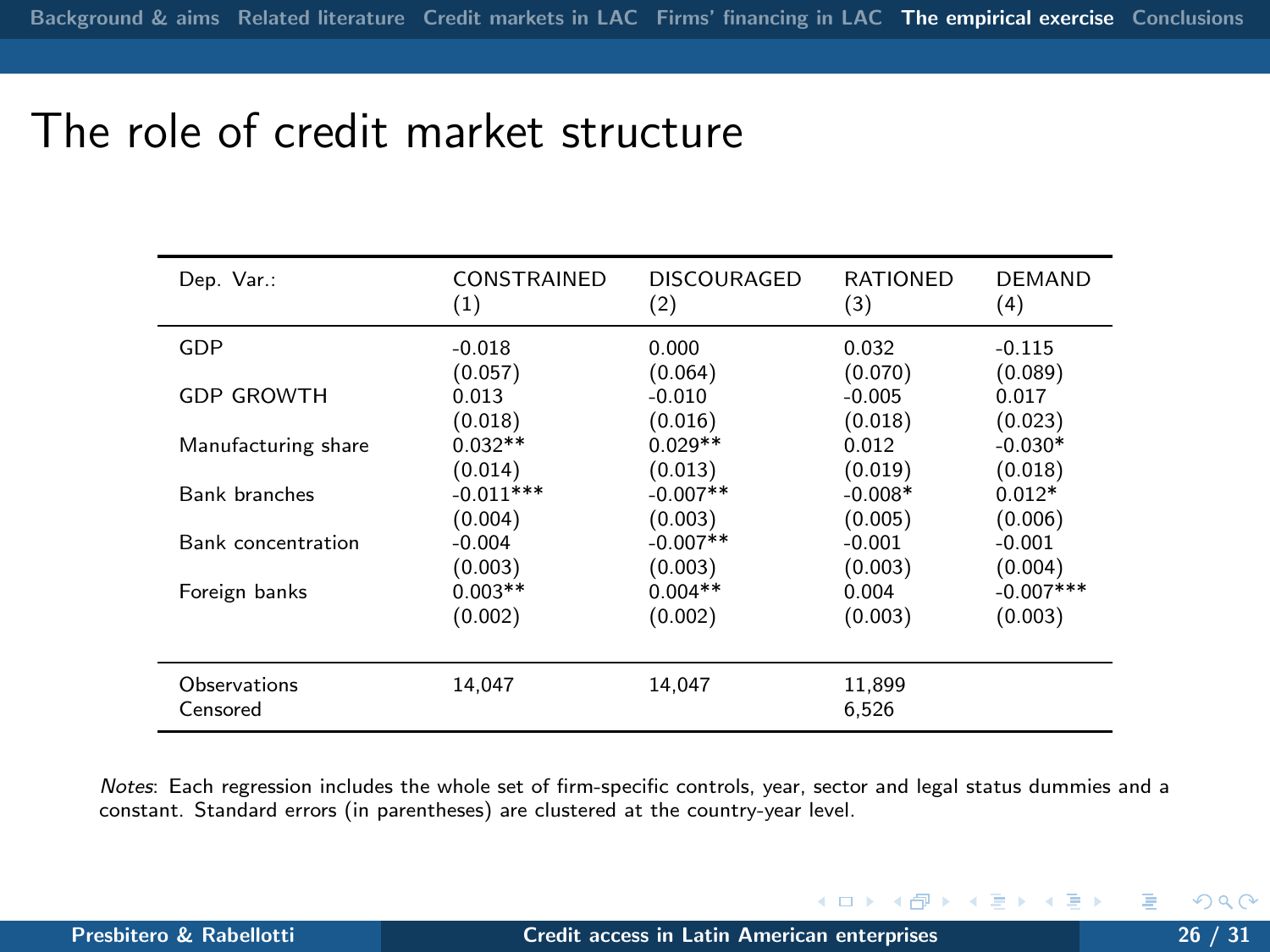# A focus on foreign banks

• We have interacted the share of foreign banks with:



- $\bullet$  a dummy that signals the existence of a public credit register,
- **2** the number of bank branches per capita, and
- <sup>3</sup> the measure of market concentration.
- We find that foreign banks:
	- are associated with more binding financing constraints only in countries that do not have a credit registry.
	- seems to have a detrimental effect on access to credit in less developed and more concentrated markets, but they are indeed beneficial in more competitive and financially developed markets.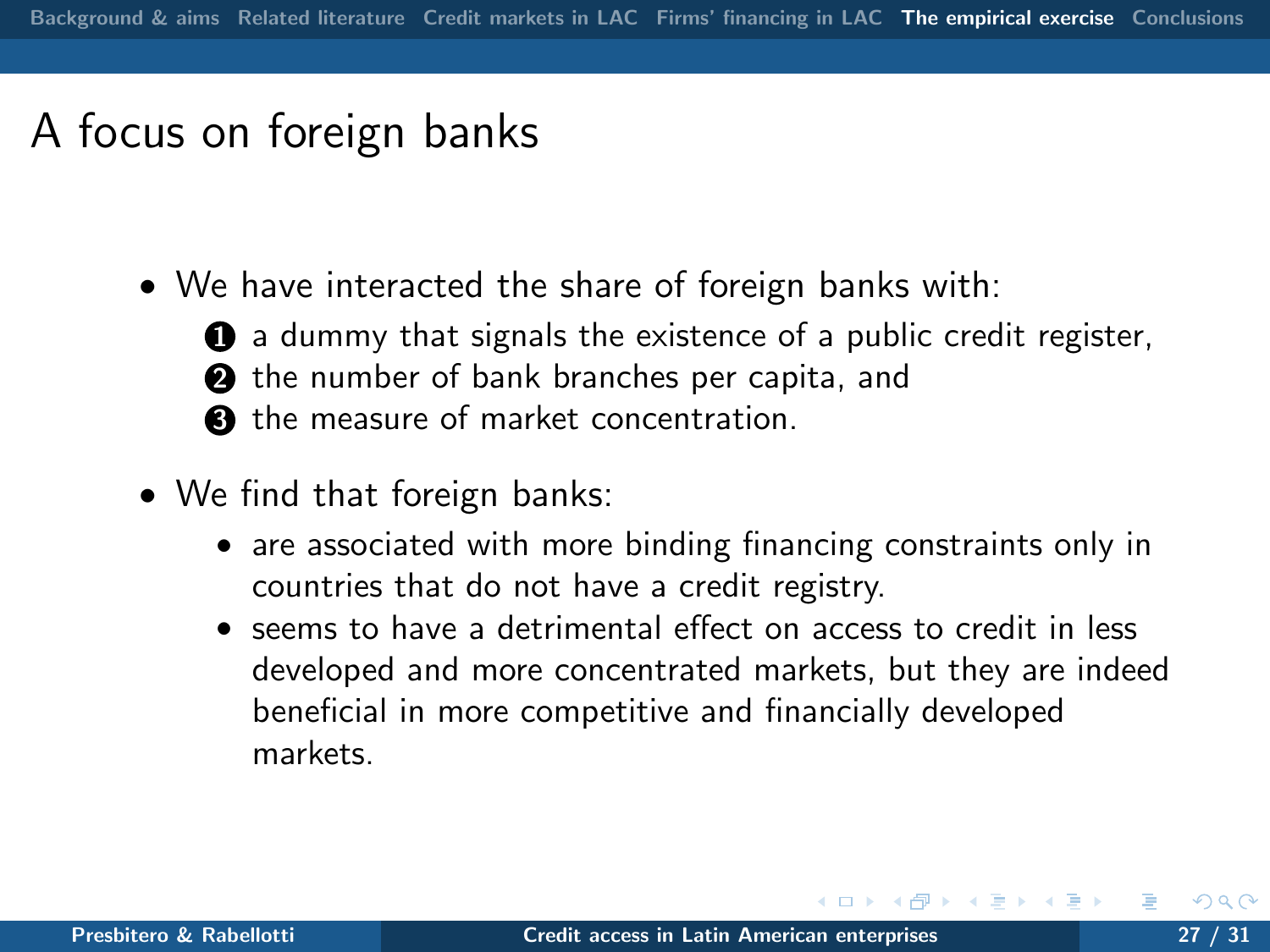### Financing constraints, foreign banks & information sharing



Notes: the figure plots the estimated probability that a firm is financially constrained for different shares of foreign bank assets in total bank assets, disaggregating between countries with and without a credit registry. The vertical lines represent the 95 percent confidence intervals. 4日 ト

Presbitero & Rabellotti **[Credit access in Latin American enterprises](#page-0-0)** 28 / 31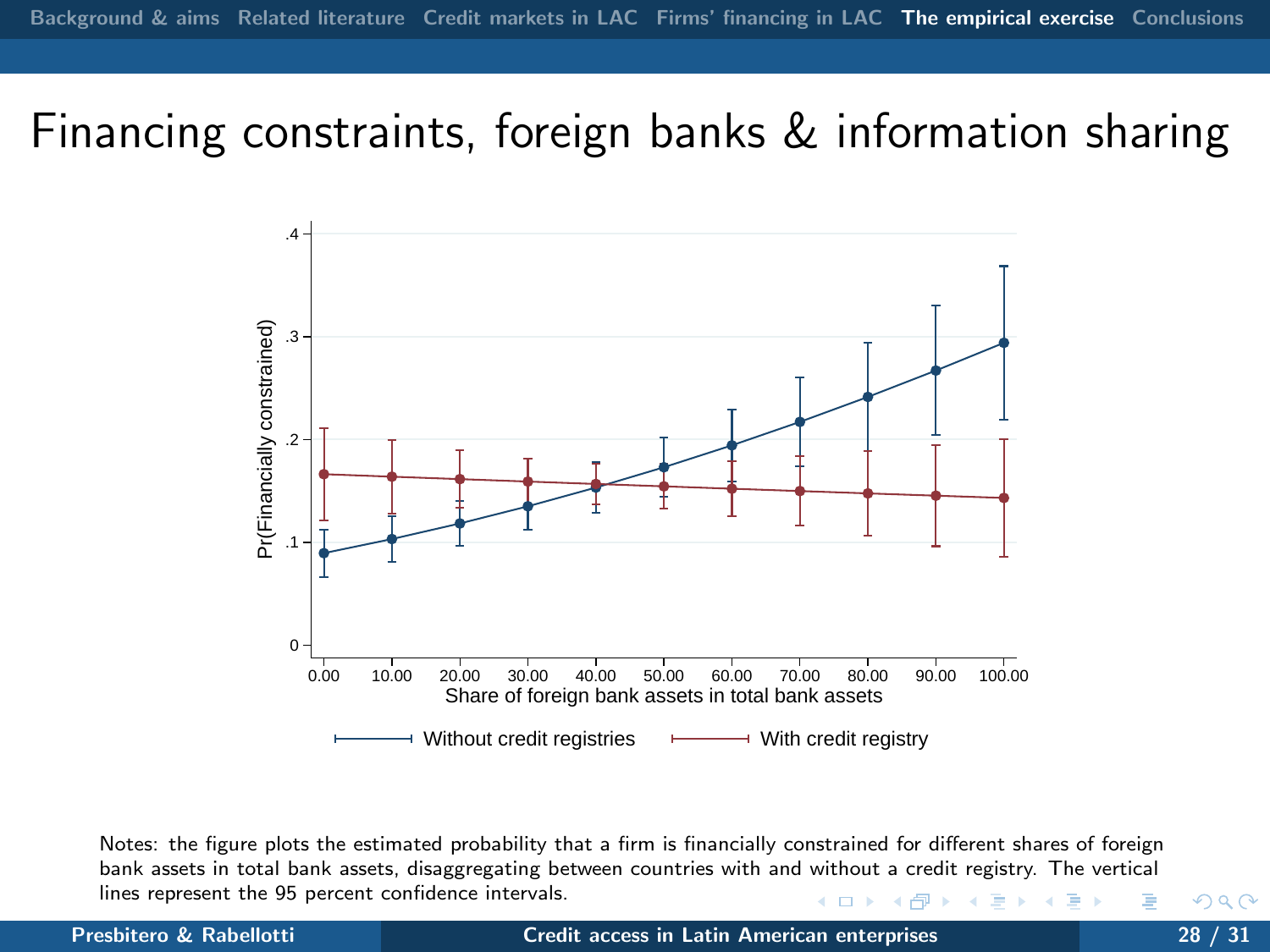### Financing constraints, foreign banks & market structure



Notes: The figures plot the effects of the share of foreign bank assets in total bank assets on the probability that a firm is financially constrained, for different values of the number of bank branches per 100,000 adults, and the share of top-3 banks in total commercial bank assets. The vertical lines represent the 95 percent confidence intervals.

<span id="page-28-0"></span>4日 ト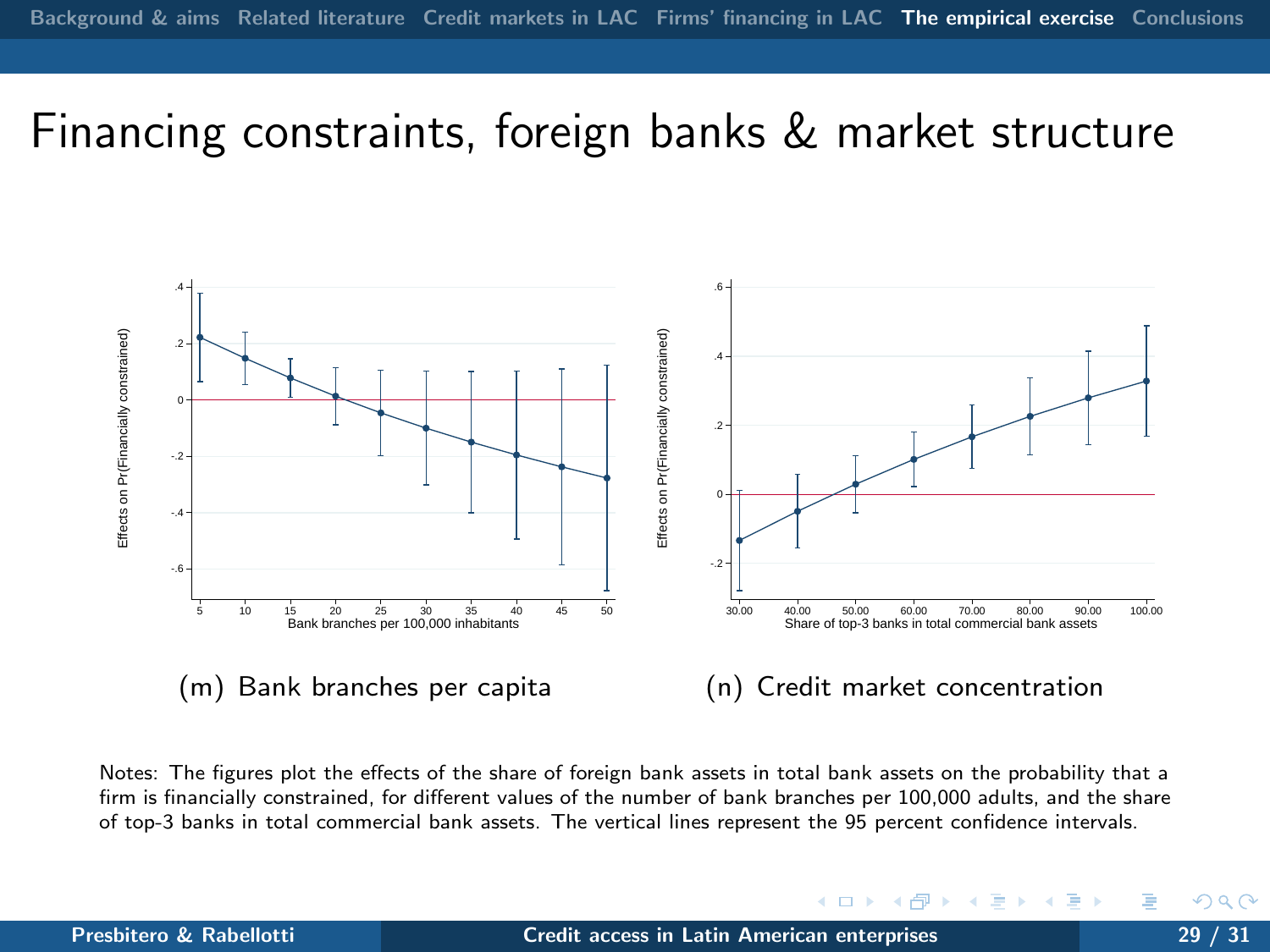## Preliminary conclusions

- The access to bank credit among LAC firms is very heterogeneous and shows a differentiated picture across the region.
- Larger, older, more productive and more export-oriented firms are more likely to demand for bank credit and less likely to be discouraged and financially constrained.
- The structure of domestic credit markets is also important for explaining the heterogeneity in credit access.
- <span id="page-29-0"></span>• This preliminary results underline the importance of improving the functioning of domestic market structures.